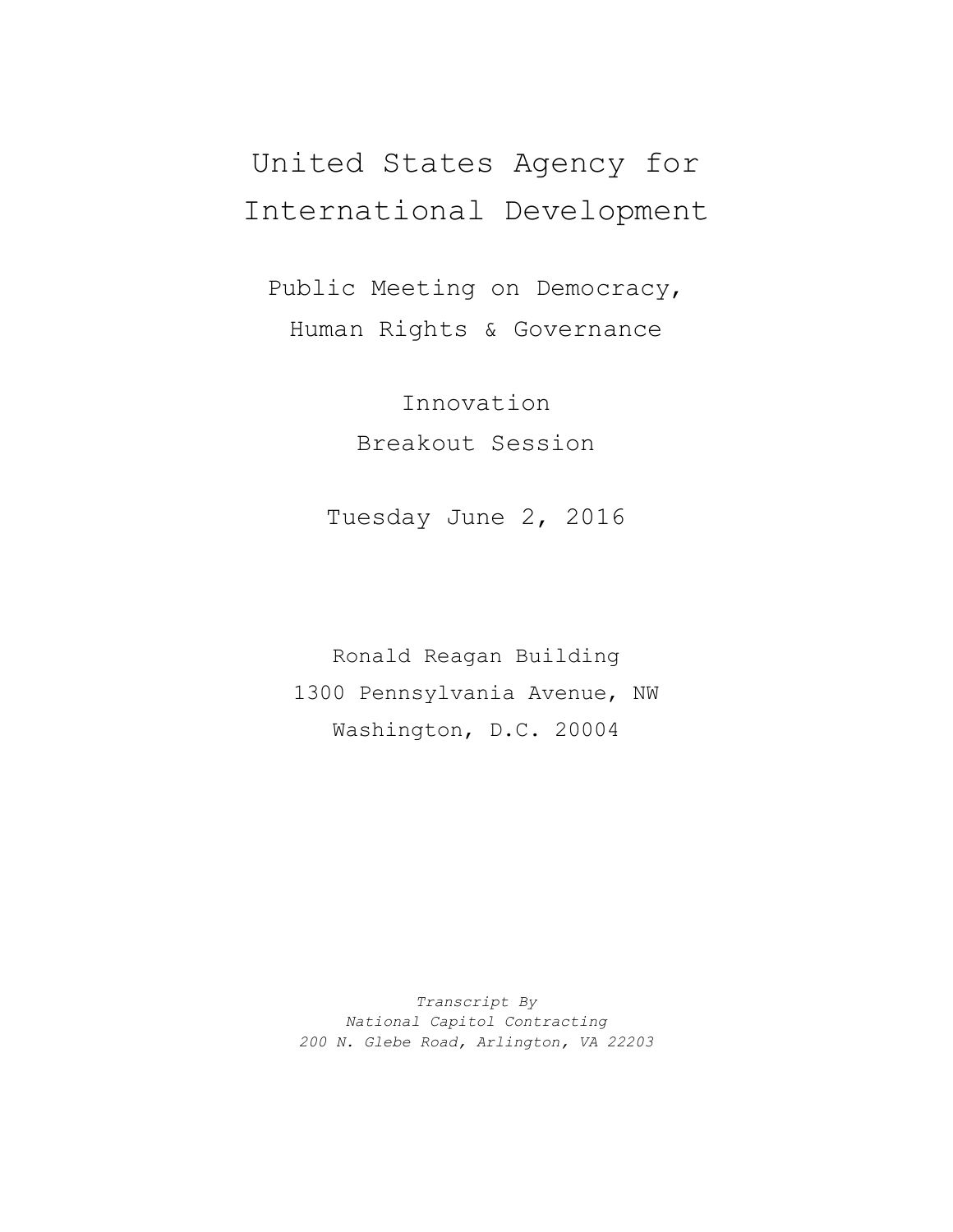| œ |  |
|---|--|
|   |  |

| Atanassova, Anelia                                                                          | 33                                               |                                               |
|---------------------------------------------------------------------------------------------|--------------------------------------------------|-----------------------------------------------|
| В                                                                                           |                                                  |                                               |
| Badoni, Durea                                                                               | 19                                               |                                               |
| $\mathbf c$                                                                                 |                                                  |                                               |
| Charles-Voltaire, Jane<br>Coonrod, John<br>Cosgrove, Leslie                                 | 22<br>15<br>16, 17                               |                                               |
| D                                                                                           |                                                  |                                               |
| DaMatour, Nick<br>Detlefsen, Inge                                                           | 13, 14<br>26                                     |                                               |
| Ε                                                                                           |                                                  |                                               |
| Ehmann, Claire3, 13, 14, 15, 16, 17, 18, 19, 21, 22, 23, 24, 25, 26, 27, 28, 30, 31, 32, 33 |                                                  |                                               |
| G                                                                                           |                                                  |                                               |
| Gearhart, Judy                                                                              | 23, 24                                           |                                               |
| H                                                                                           |                                                  |                                               |
| Hut, Brandt                                                                                 | 21                                               |                                               |
| М                                                                                           |                                                  |                                               |
| Martin, Keith                                                                               | 18                                               |                                               |
| P                                                                                           |                                                  |                                               |
| Phillips, Jeff                                                                              | 27                                               |                                               |
| S                                                                                           |                                                  |                                               |
| Sbardella, Alex<br>CLAIRE EHMANN:                                                           | 28<br>Hello, welcome everybody. Can you hear me? |                                               |
| MALE SPEAKER: Yes.                                                                          |                                                  |                                               |
| CLAIRE EHMANN:                                                                              |                                                  | Ok great, welcome everybody. Can you hear me? |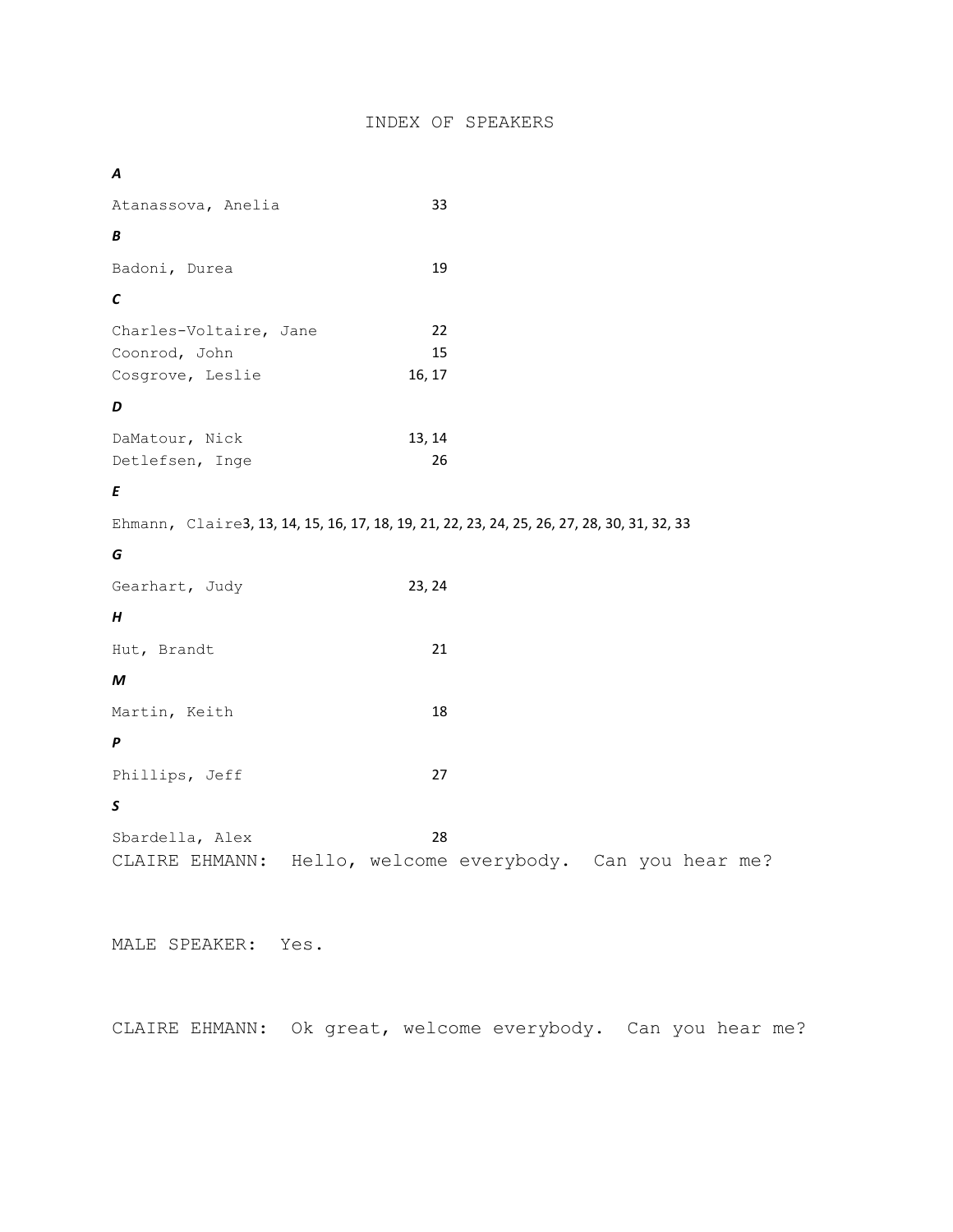Wonderful, okay. Hi, I'm Claire Ehmann, and as the Division Chief for Civil Society and Media in the DRG center, I am really honored to be here today. I am a huge proponent of formal channels of communication between government and civil society. I think it's really the only way that we're going to solve our development challenges, and so I'm really honored to be here and I want to thank you so much in advance for your participation. So my goal in this -- in this meeting is to actually not talk for too long so that we can really get to the substance of the meeting which is really to hear your views.

This is the innovation session. I'm not going to go into a lot of definitions. I'm going to -- just going to tell you my definition of innovation just for the session. To me innovation really is this very human process that we have about trying out new things to make things better, and I want to frame our innovation conversation in two ways. One is about process innovation so what are some ways of doing things that we can innovate and make things better, and then of course technological innovations and how can we harness the opportunity of technology to get better impact. But why is it important for us to talk about innovation today as a development community?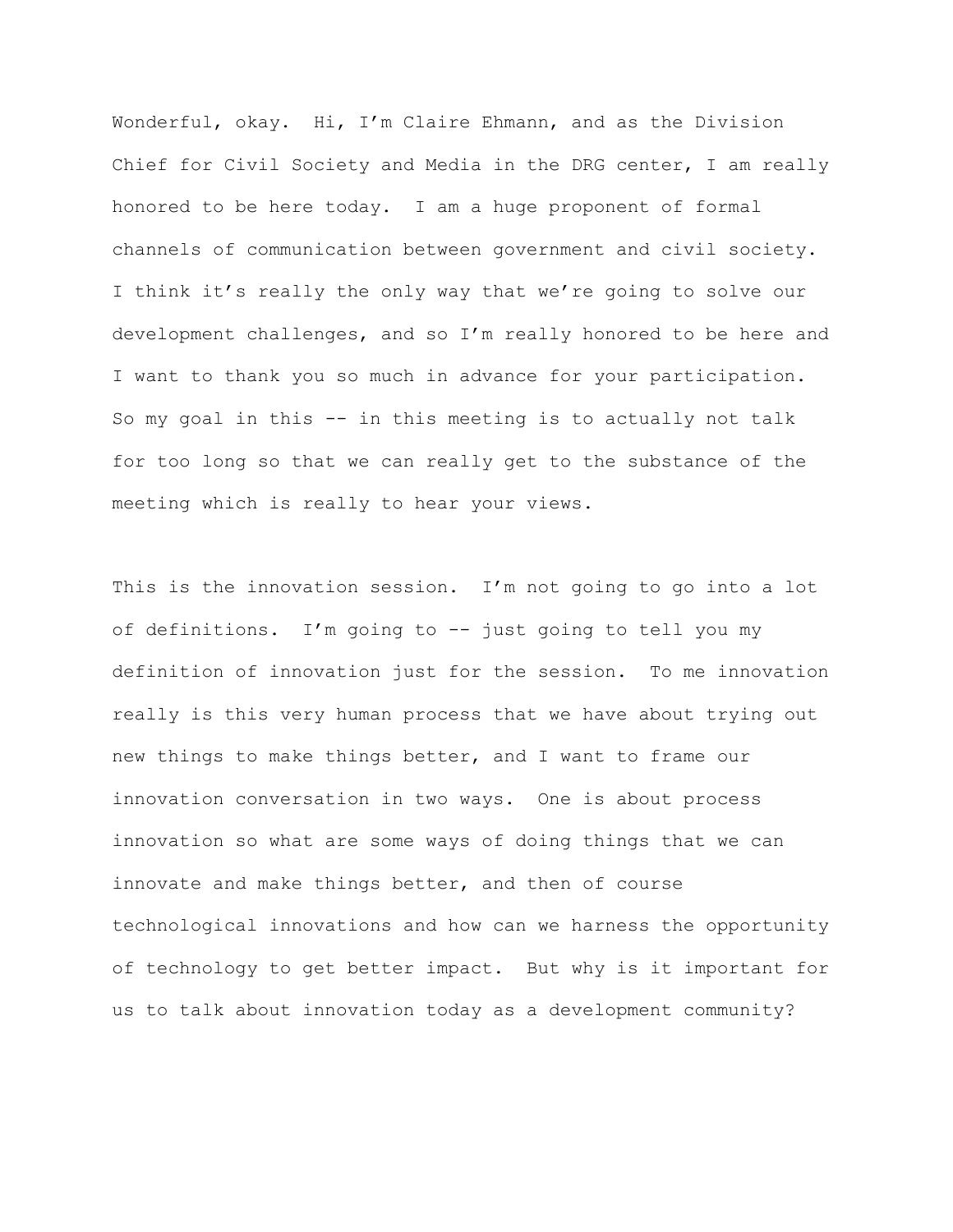Well does anyone here still have a yellow and blue card in their wallet from Blockbuster video? Might be time to throw that away, right? Blockbuster is an example of a model. It was a great business model. It was running well, but it got disrupted by other innovations twice. Once by a new delivery model, DVDs getting -- going to your house and that got me, and then of course another model now of streaming digital service. It's so much better.

So I want to think about blockbuster video when we're thinking about innovation because we want to remember that the decision not to innovate and not to adapt to change is also a choice, and when we make that choice there are risks associated with that. We might think we're avoiding risk, but actually there's also risk of lost opportunity.

Why do we need to come together to talk about innovation as a Democracy of Human Rights and Governance Community? Because, frankly, the health of our sector is not good right now. As we know from Freedom House, we're in our tenth consecutive year of freedom -- of decline in freedom around the world. Governments are cracking down on civil society media. Their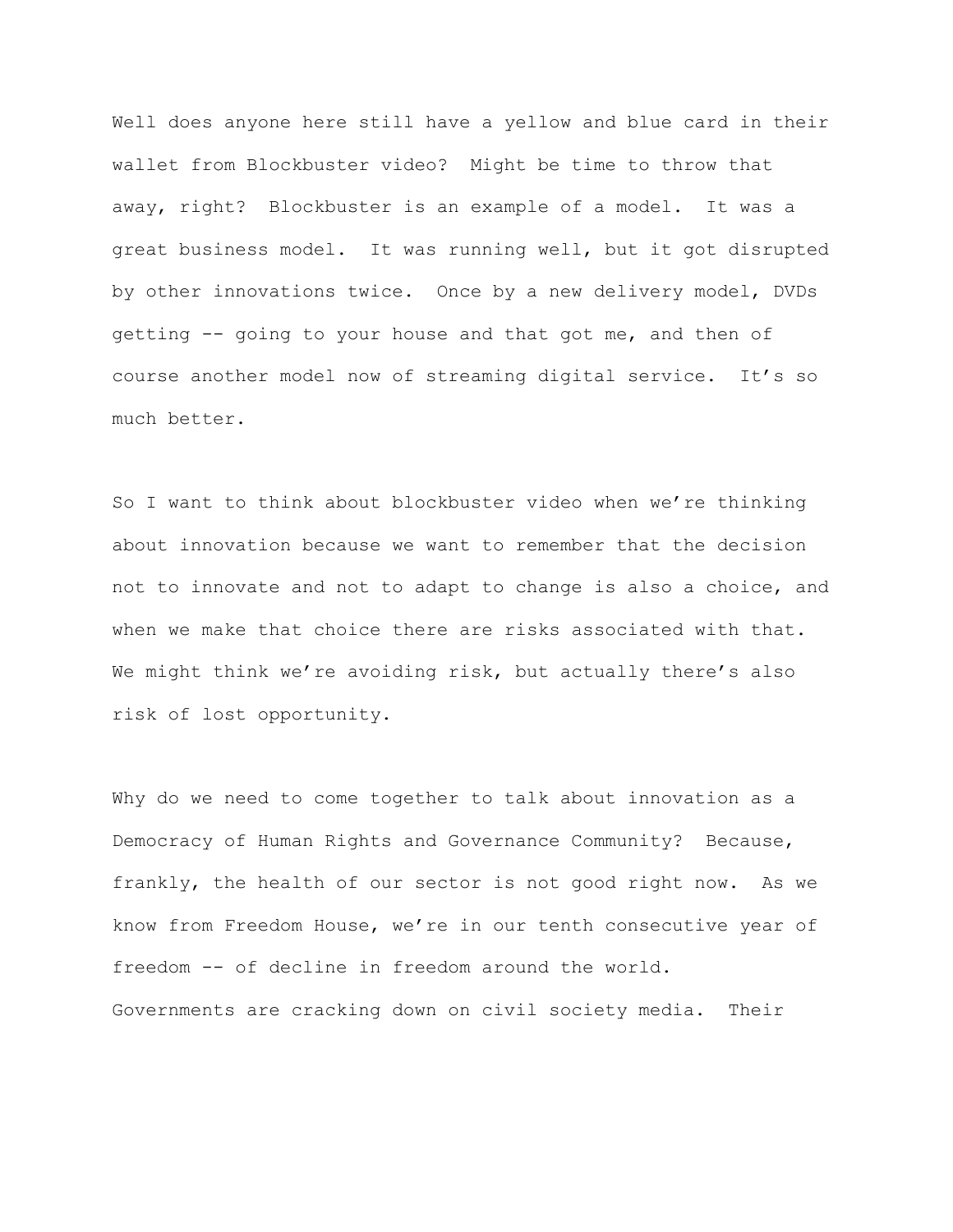ways are very effective. We know what they're doing -- and they're basically disrupting our business model, our -- some of our traditional ways of delivering development assistance. So we need to come together to think about innovation so that we can see more democracy and respect for human rights around the world, not less.

So some of you who might know me actually, I'm actually privileged to be in this new class of White House leadership development fellows, and I'm on a one-year detail over to the Office of Management and Budget (OMB), OMB and I'm working for the Federal Chief Information Officer which is basically IT. And I'm working on open data which I will not talk about right now, but I'm happy to do that after. I'm learning really a lot about IT and one of the first things I learned was when I'm over there in that community and they say I work on developments, you here in this room, you know I'm talking about international developments because you're my people.

[laughter]

But when I'm over at OMB, there and I'm talking about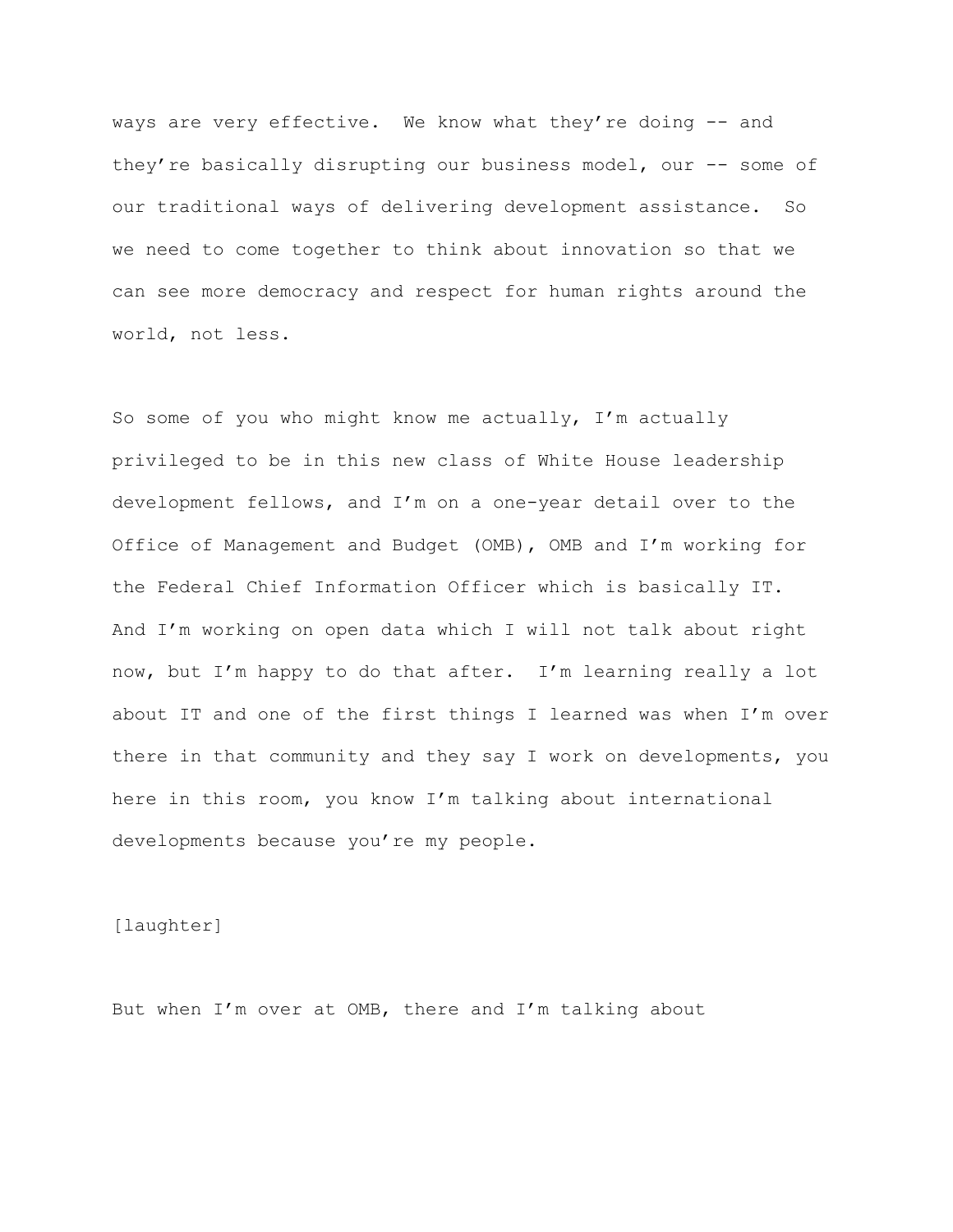development, they immediately think I'm talking about software development and they start to ask me what programming languages I know and all these things. And so if you'll indulge me, I actually think because, you know, in my mind I'm thinking about USAID and I'm thinking about IT, and some of the things that are going in the IT sector, and I'm thinking about process innovations, I think might be actually kind of interesting for this discussion. So the big transformation that's going on in IT is this sort of movement from what's called the "waterfall method of developing a system" to the "agile method of developing a system."

You may have heard about these things, you know, reading the *Wall Street Journal* or the newspapers that you read, but the waterfall system is basically the traditional way, which when you're designing a project, say you want to build a new financial management system, you basically spend a lot of time designing your program. You get all of the requirements together. You plan out the five years and then the program basically unfolds in these very orderly stages, you know, throughout the time and at the end you get your financial management system. I'm going to pause.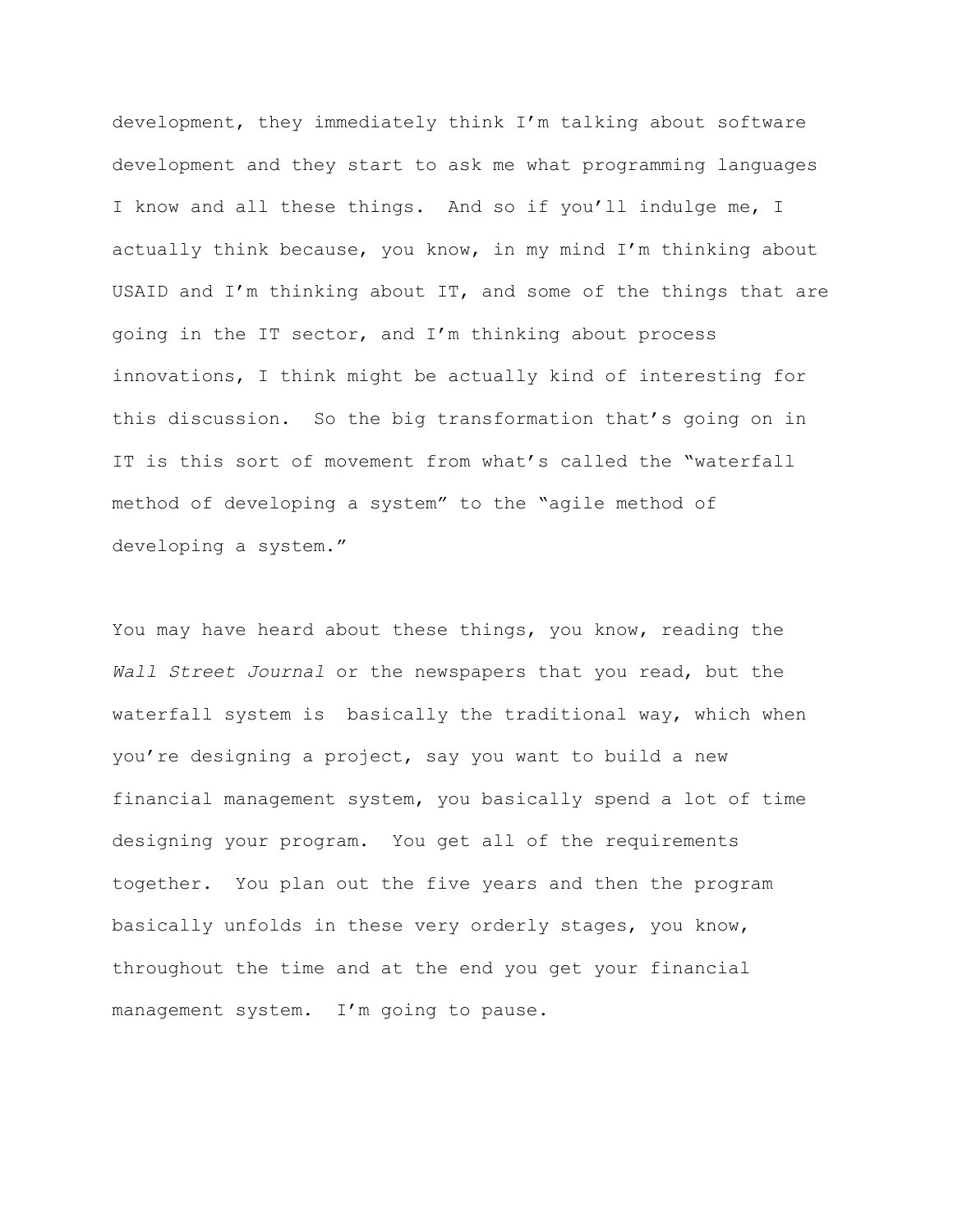Does anyone see any similarities between this model and our sort of -- the way that we do business with foreign assistance? Right, we do a lot of assessment. We write some requirements. We put in an RFA or an RFP and then we, you know, sort of that we assume the project's going to unfold in a certain way. So, the problem with the waterfall methodology is that when you - something doesn't -- when -- if something goes wrong, there's a boulder in your waterfall, right, something doesn't go according to plan, you have to go back to the original design and redo all your requirements. And then suddenly your financial management system that was going to cost you a million dollars costs \$10 million and it's two years late, and actually at the end of the day, the system that you have isn't that good, like nobody likes it.

So it's kind of going on in the private sector and a little bit in the government. It's kind of this agile methodology which is basically thinking about your project and chunking it out in different modules, smaller modules. Then you do these little things, discovery sprints around them where you have an idea. You test it out. You find the bugs. You fix the bugs and they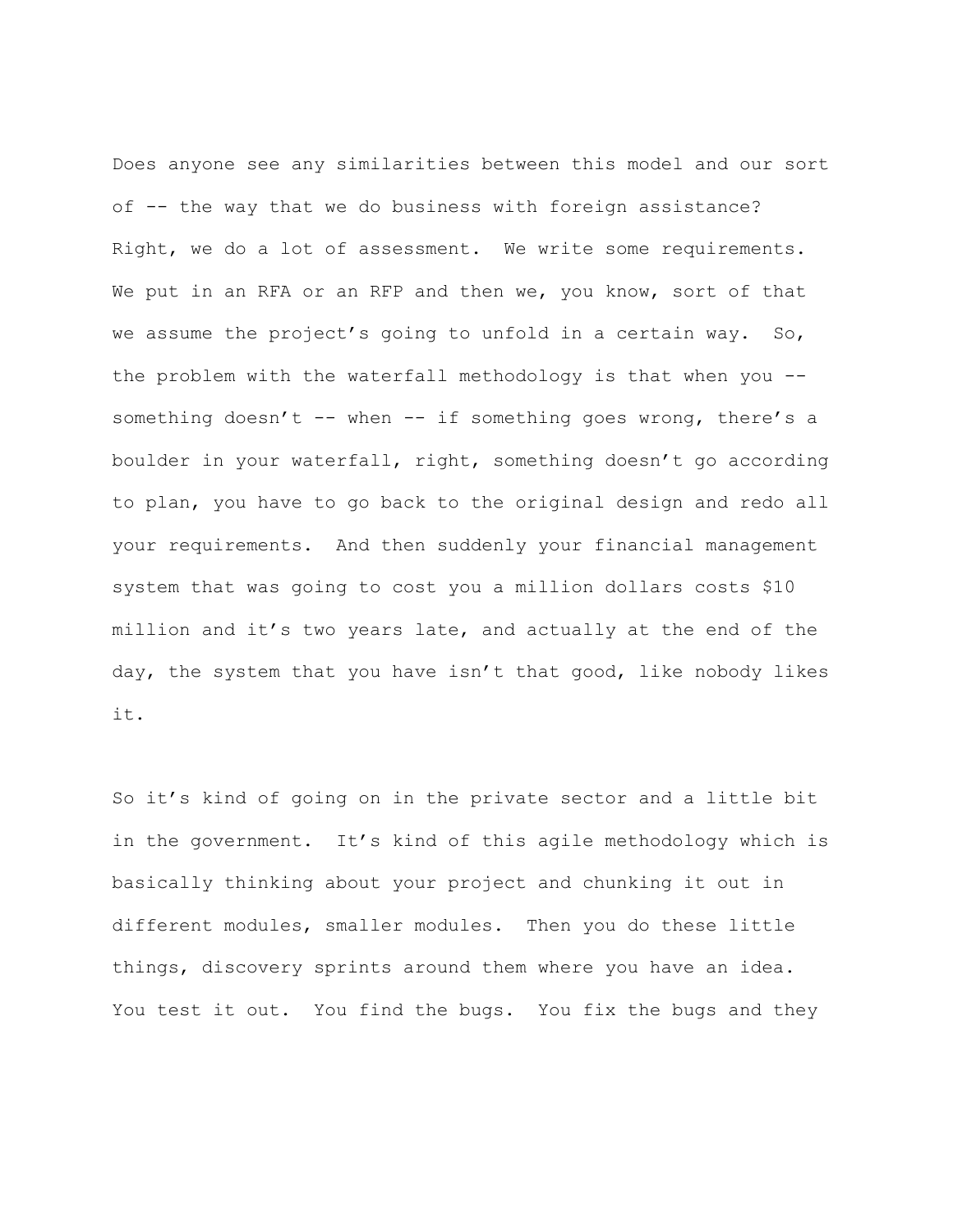actually do this very interesting thing about user design. So they actually go and ask people who use the financial management system, "Oh, what do you like about it? What doesn't work about it? What would you really like to see in your financial management system?"

So ideally at the end of the day in this kind of process innovation, you actually come out with a program that ideally costs less to make, you know, is delivered on time, and most importantly it's actually something that users want and they want to use. And so I just sort of wanted to get us in this mode of like thinking about process innovation. And it's not directly applicable 100 percent to international development, but we have tried to do something like this, not really knowing what we were doing, with the Civil Society Innovation Initiative. So I don't know has anyone heard of this Civil Society Innovation Initiative? Maybe a few people. Yay, my team.

[laughter]

Civil Society Innovation Initiative is USAID's response under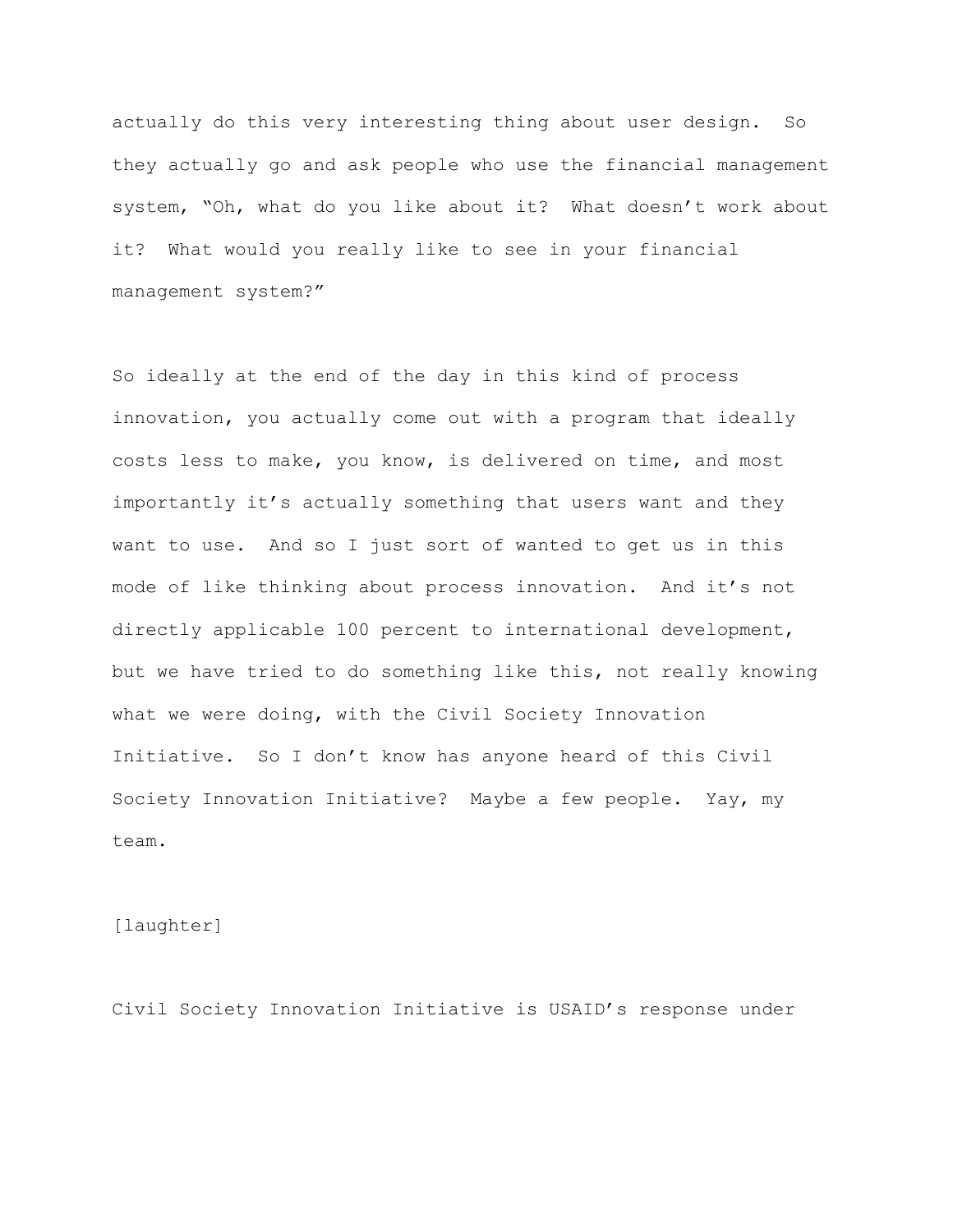President Obama's Stand with Civil Society agenda. Stand with Civil Society is a multi-government, private philanthropy effort to stand with and support civil society actors in the face of these headwinds of closing space. Stand with Civil Society was launched in 2013 and then over the course of the year when we were thinking at USAID about what possible programming that we wanted to put around it, we really -- we really knew a couple of things. First, we knew the problem really well. Our problem is really well defined. We know from our partners like where space is closing. We know how it's closing. We know the kinds of laws that are restricting foreign funding and making registration more difficult. We know a lot about the problem, but our regular toolkit of responses isn't that robust.

So we also knew designing something like this for civil society, we needed to do some user design with civil society. So we used one of the innovations from the Global Development Lab, the broad Agency agreement, this new procurement instrument that allowed us to do co-creation. The idea behind co-creation is a little bit of this trying to get at a more participatory design process. You can bring together USAID, other donors with - together with civil society and together you actually work on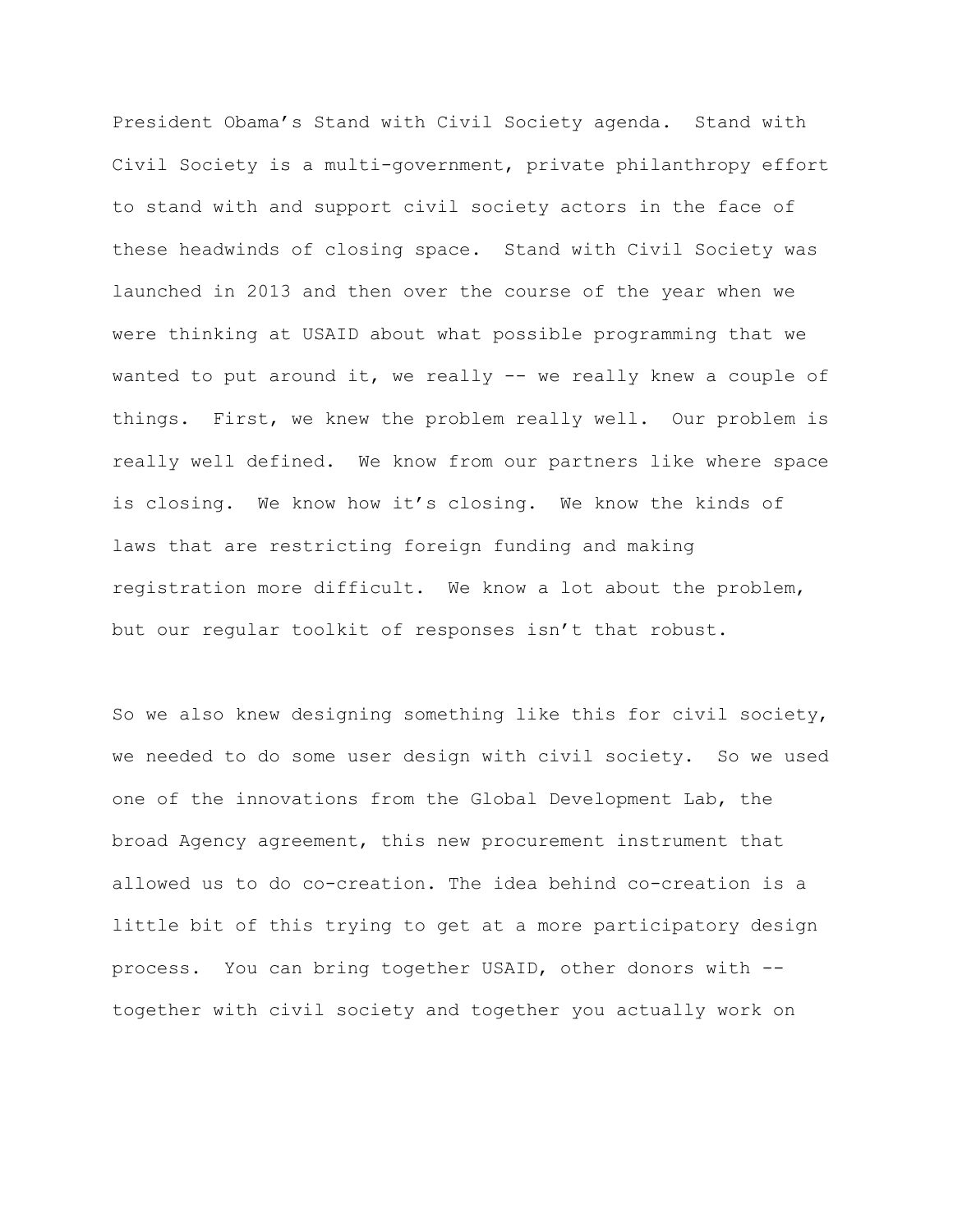some of the solutions and then you try to kick start collaboration to get -- to get things done.

So doing this process around the Civil Society Innovation Initiative, we have a lot of lessons learned and again another thing I'm happy to talk about after this session. Thank you, but through this process actually for us, it was really valuable and it's had a ton of impact just that we did this process evaluation and didn't do things in the regular way. Instead of just talking a few civil society organizations, through a process of a global co-creation and in six regional cocreations, and then those organizations actually went out and had more consultations, we have touched maybe 500 different organizations all around this Civil Society Innovation Initiative, not just DRG groups, but civil society organizations across the development continuum. Networks have been built that we never even thought would happen and a lot of diversity has come out of like getting that different group of stakeholders together.

And now we're 18 months in which is actually not that long from a -- it's a little bit shorter than a normal USAID procurement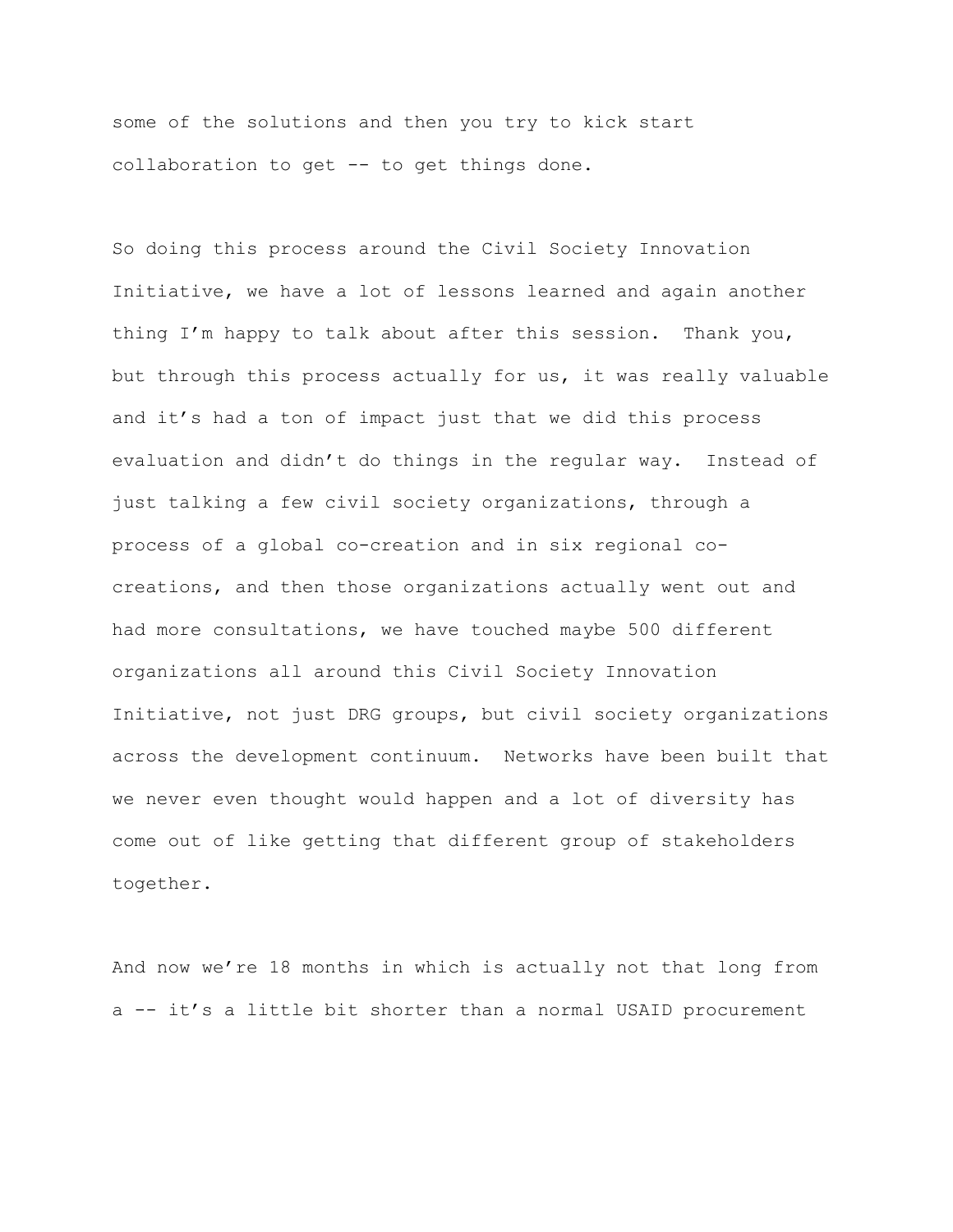system, and we actually have six prototype civil society innovation hubs around the world, and they're ready to start actually testing some of these services that they're going to be using. So some of these parallels about process innovation, it's hard to do. Sometimes you don't know if it's the right thing to do, but I think it does really reap some benefits.

So that's process innovation and then quickly, I also want to talk about -- I don't think we can talk about innovation without mentioning the T word, technology. This is a picture of my favorite technological innovation, which is the Post-It note. As a civil society person, I like get  $-$  I brought some. I'm like I get nervous to go to a meeting without my Post-It notes so obviously, I think this has already been talked about today, but the -- but technology and the sort of the technology of our time, right, the internet, social media, mobile phones, phones with cameras. These are really -- there's so much opportunity to use these tools for -- to improve DRG around the world for better participation, for civil society groups to use data to advocate for better services, to reach more marginalized populations.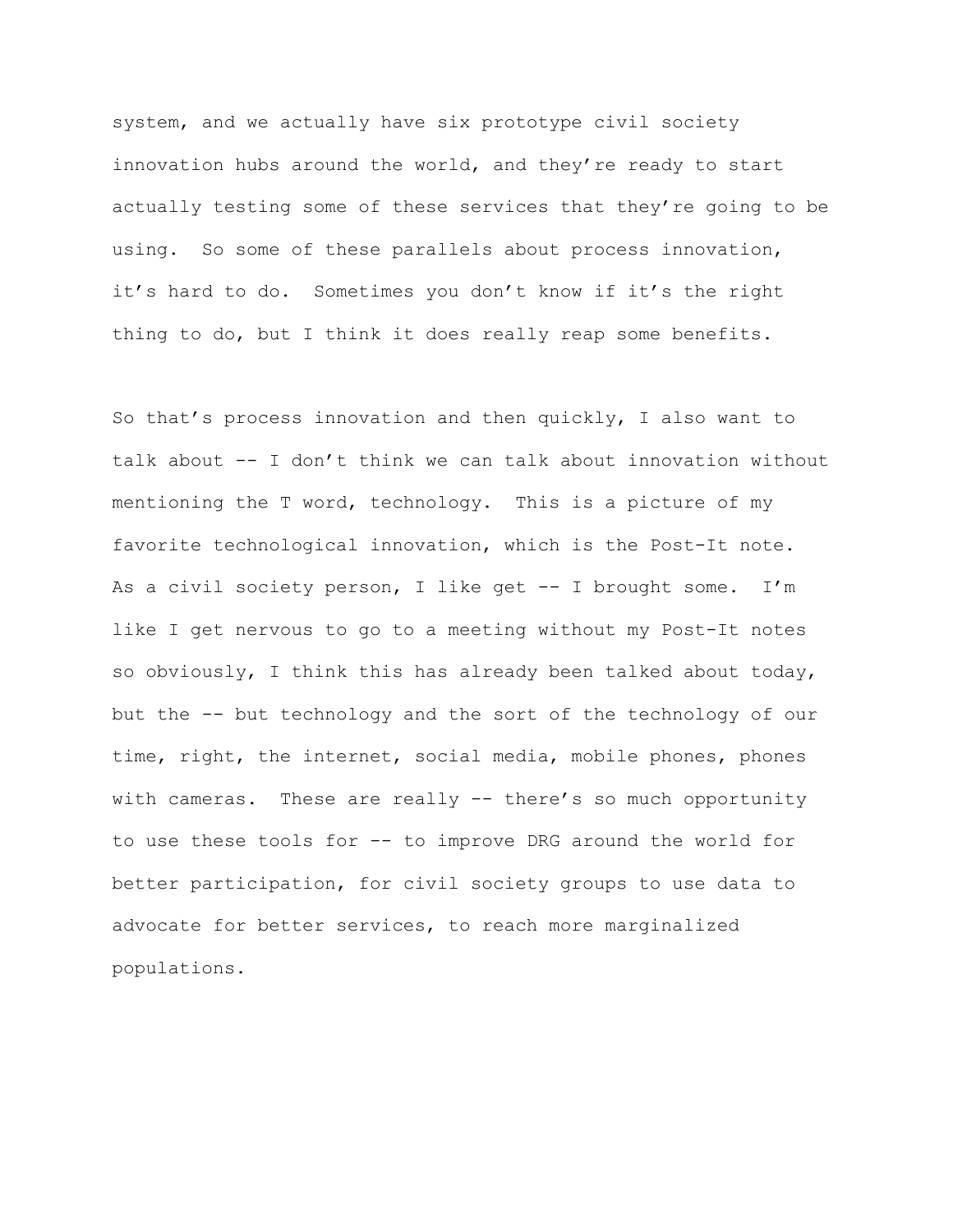So the opportunity is great, but we also know there is a lot of risk, and I think in our sector in particular we really know there is a lot of risk, right? We're not developing a financial management system. We're actually working with populations and so there's a lot of risk that governments use technology too to surveil activists. Right now in fact, Counterpart International is running the information safety and capacity program, a twoday workshop that brings together human rights activists and technologists to kind of go through a process around what are the risks you face online and offline, and what tools might be best for you to use to protect yourself. So we know there are risks from bad actors.

We also know the internet isn't really the most inclusive place in the whole world, right? There's lots of groups that don't feel welcome there, and, of course, we know that there's a huge digital divide in a lot of countries where we work and there just isn't, right. The internet, as much as Google and Facebook want it to be everywhere, it isn't and not everybody can afford a smartphone. But I think if you want to think about technology, and remember that we know there are these risks, thinking about mitigating these risks, but also how do we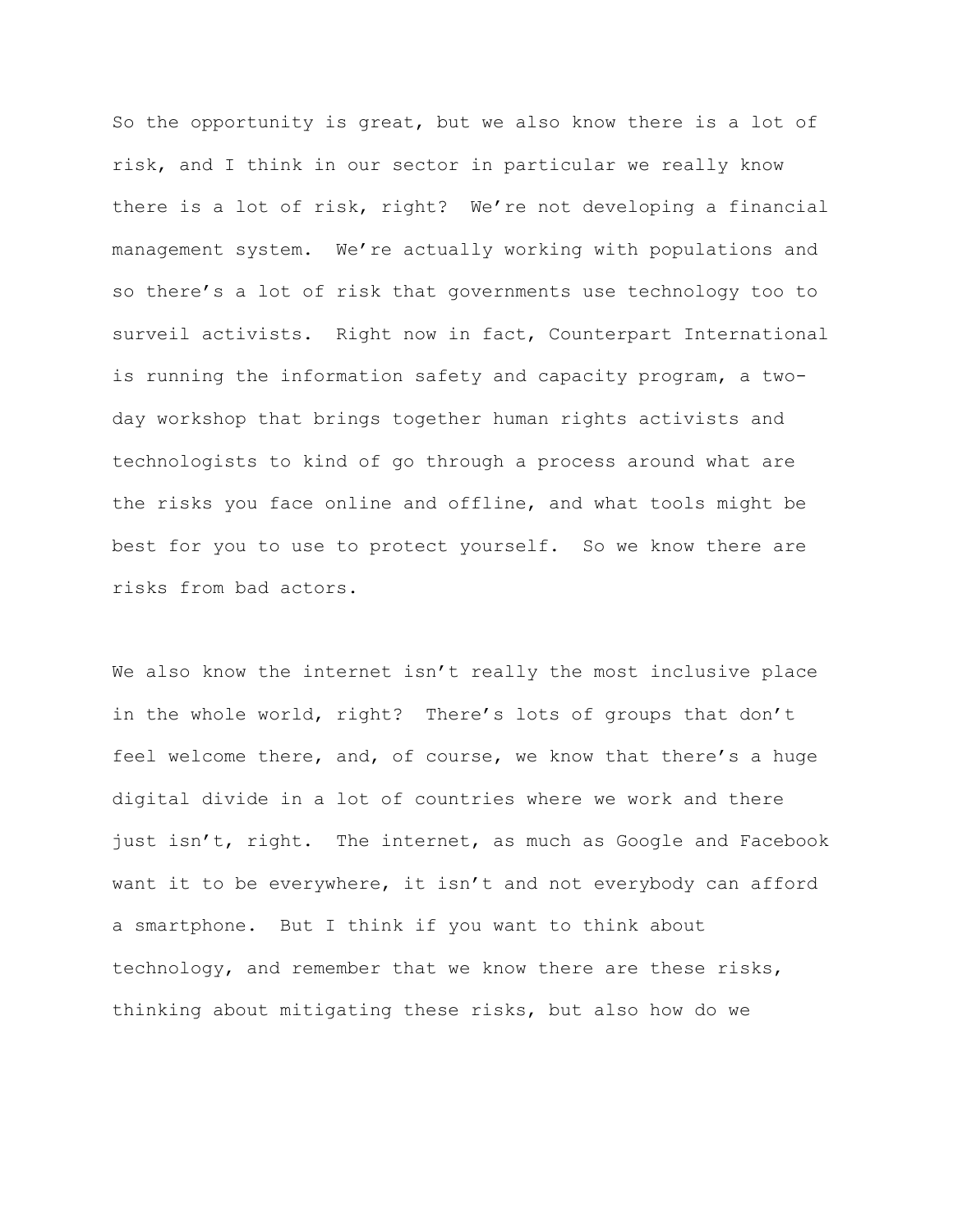harness the opportunities the technology can bring in our sector and particularly in DRG? So because I spoke so quickly --

[laughter]

-- I think we have some time for discussion so that's really it. I just wanted to sort of give an opener, give a framing around innovation and now really this is the heart and this is really why I came to the meeting which is to talk about some questions for discussion. So we'll have a mic. We have some -- if you could please -- if you have some feedback, if you could please give your name and your organization and then talk about sort of I want to frame these two questions. So what are the promising areas of like process innovation in DRG and then how can we harness the opportunity of technology while mitigating risks? And the last thing I'll ask is just to be brief so that we can get as many people in as possible, but I think that we have about 20 minutes for this conversation and so with that kick it off.

NICK DAMATOUR: Hi.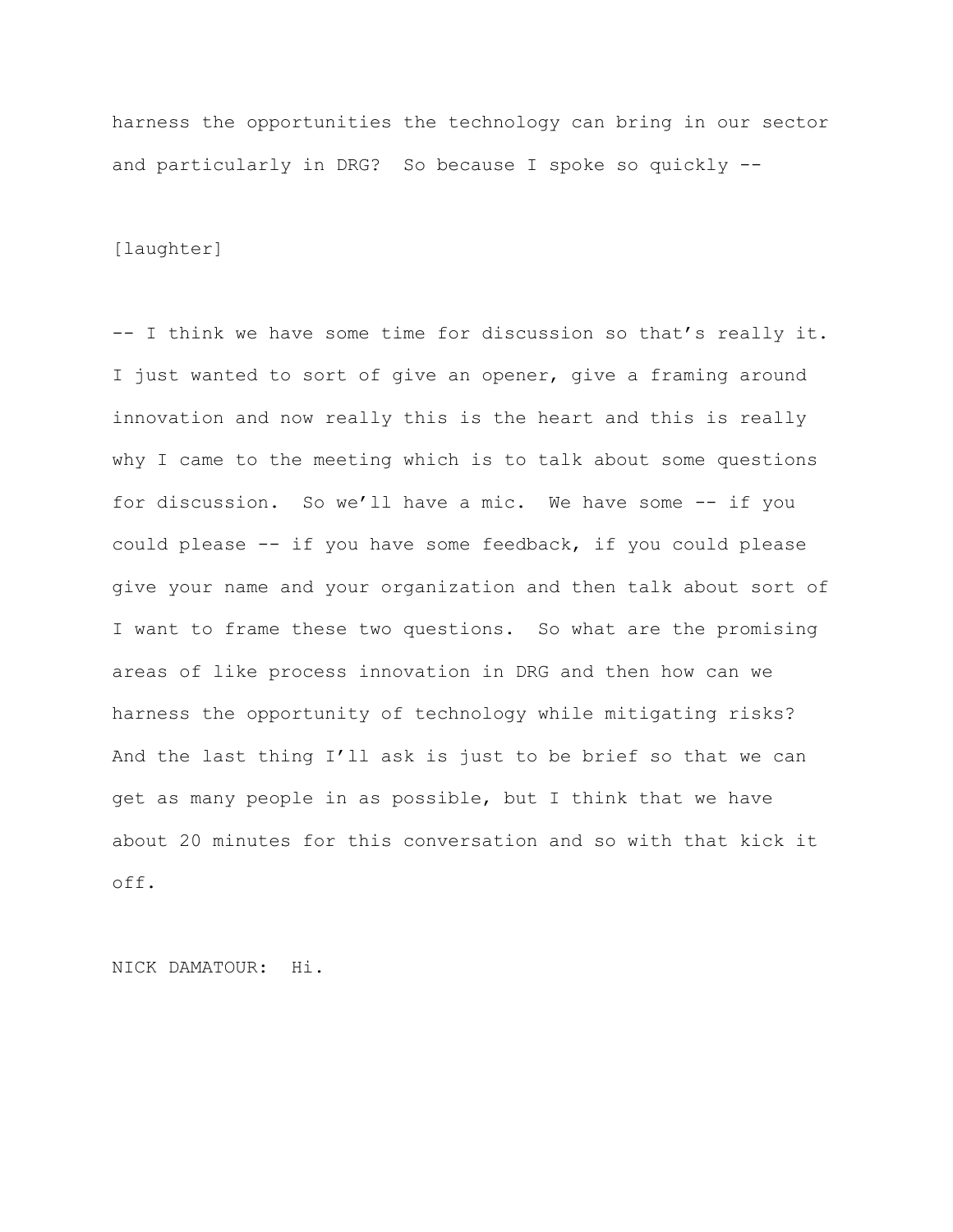CLAIRE EHMANN: Hi. Let me turn off my mic now.

NICK DAMATOUR: Turn off, turn up?

CLAIRE EHMANN: No, I'm going to turn myself off.

NICK DAMATOUR: Oh, Nick Damatour [spelled phonetically]. I'm a consultant, but I have a background in DG so there. My question is about political economy analysis. It's not an innovation because it's been around for quite a while, but to what extent could the DRG center become the locus for political economy analysis and use that as an entry point to break some of the silos down at USAID since all of the different disciplines would like to start using political economy analysis?

CLAIRE EHMANN: So Nick --

NICK DAMATOUR: Yes.

CLAIRE EHMANN: -- thank you so much for that question and actually it reminds me that this isn't a Q&A with me, as much as I would love to do that. So actually if I could reframe your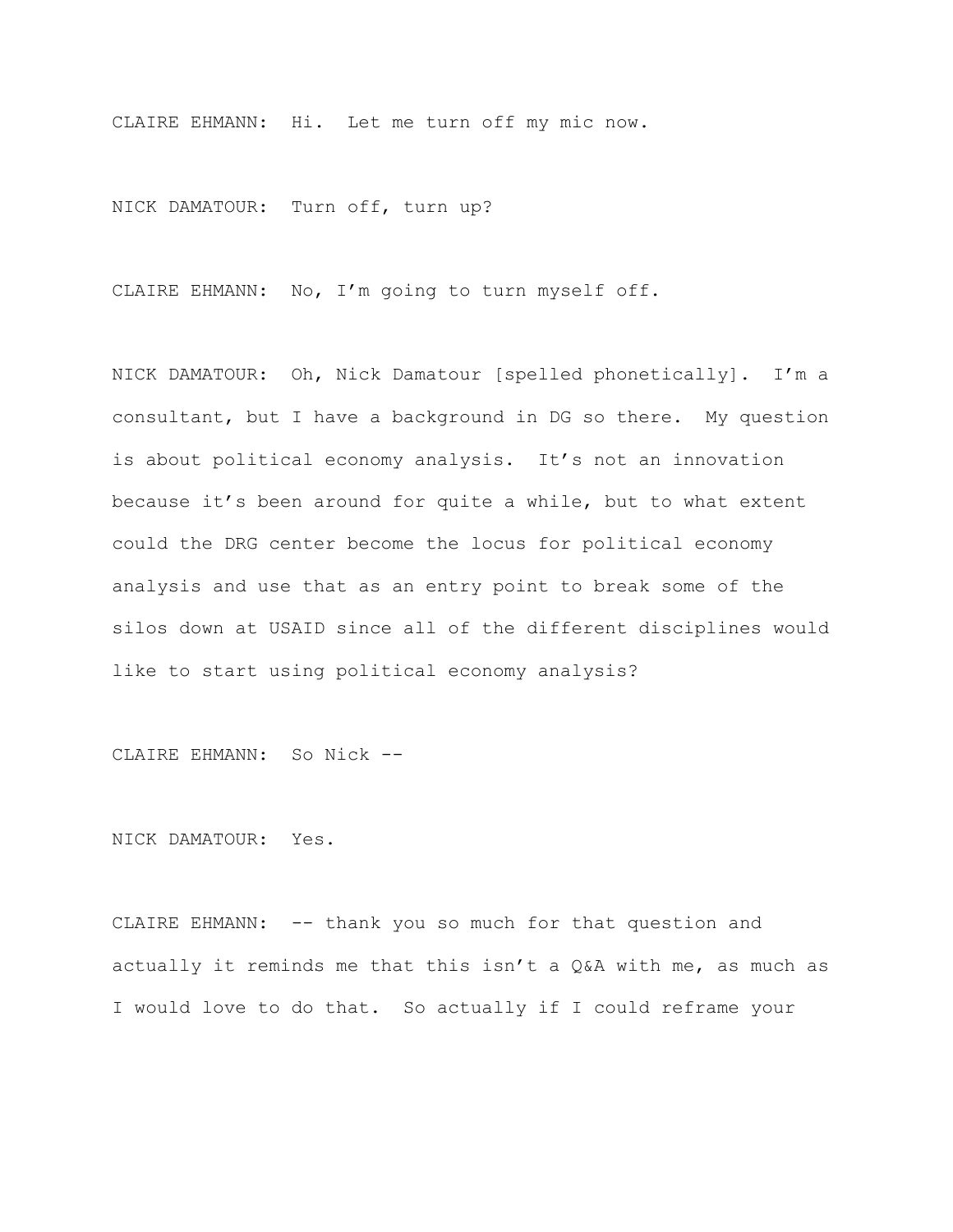question maybe I -- what I hear you saying in more of a kind of for the group maybe because really what we want to get is recommendations out of this that the actual committee then can, you know, think about is maybe thinking about this political economy analysis, this different kind of way of doing things where you actually think about any development program and actually think about what might be the -- because of politics, what might be the barriers to my program like my malaria program? What might be the barriers to implementation?

And thank you so much because the DRG center has a team that is really trying to use this methodology with other parts of USAID, with health and with economic growth, with the environment, to try to think about, right, as an innovation, thinking about political economy as a way in for some of our DRG issues. So thank you very much.

NICK DAMATOUR: You're welcome very much.

CLAIRE EHMANN: No, so not a question, a comment, right.

JOHN COONROD: So you want comments not -- I thought you wanted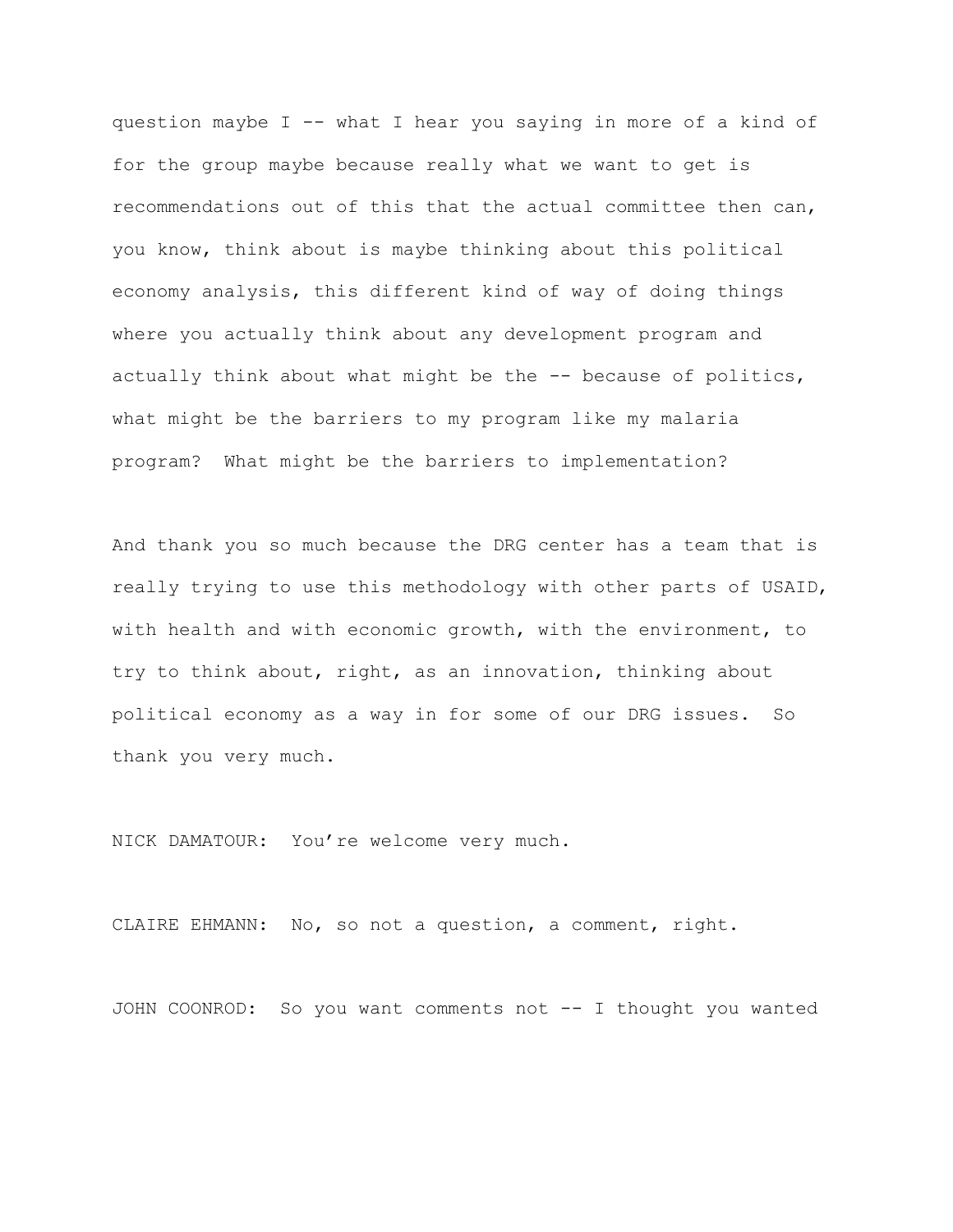a list of questions for the group, but --

CLAIRE EHMANN: Well so I think so. I just I don't want to -- I don't want to --

JOHN COONROD: Okay.

CLAIRE EHMANN: -- answer your questions I'm talking [laughs].

JOHN COONROD: No, I'm not looking for an answer.

CLAIRE EHMANN: Great.

JOHN COONROD: So I'm Jon Coonrod with the Hunger Project. We really focus on community led development and we see that one of the big things that's largely missing in the kind of systems thinking that most donors are doing is it doesn't really look at what's happening at the -- at the -- at the lowest level of governance, and there's several things that I think USAID could do on both of these points. In fact I'll send you a whole paper, but the first is that in terms of the BAAs and the processes have kind of been squeezed into a traditional pattern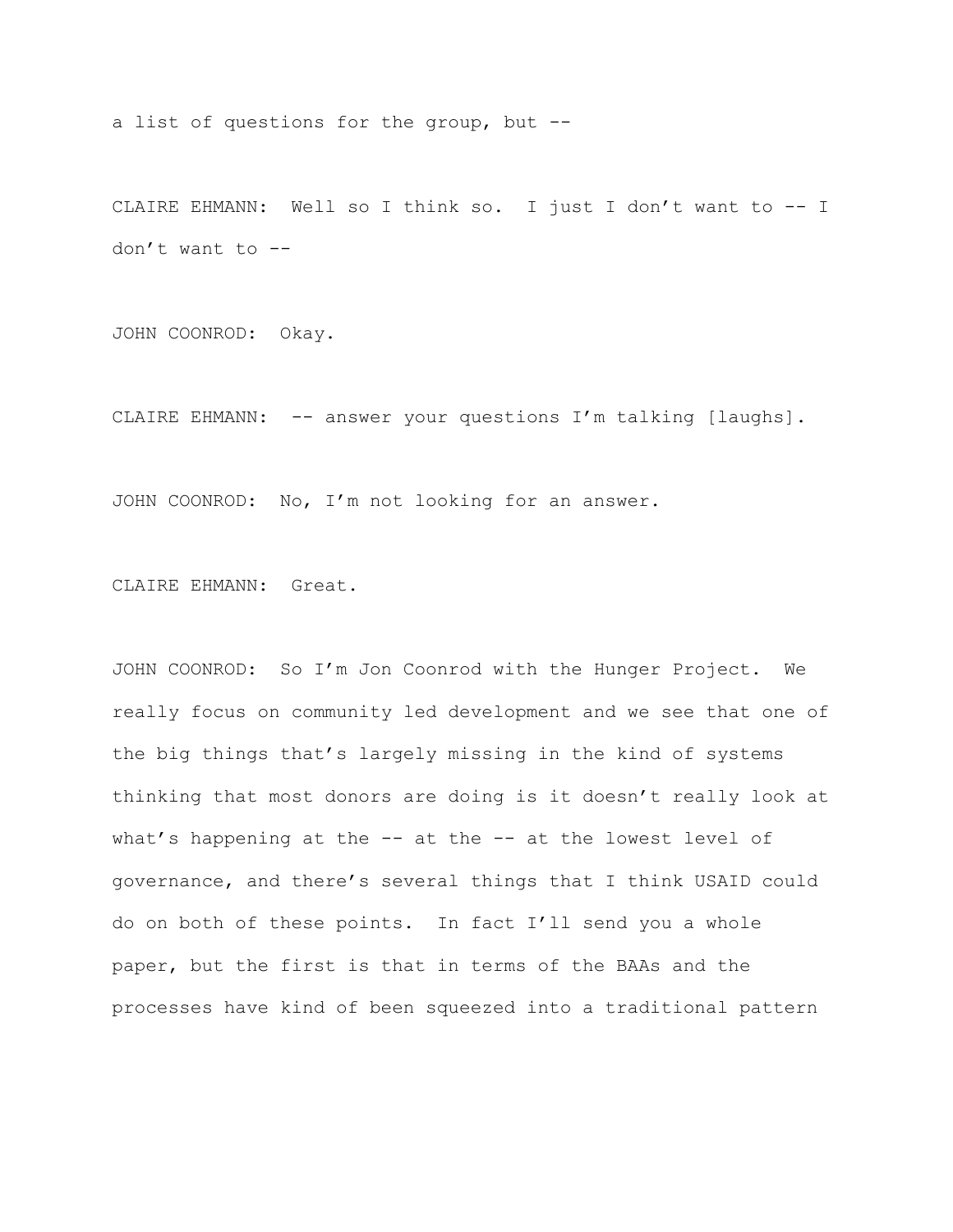where USAID is picking who they want to talk to rather than actually crowdsourcing and setting up a democratic process where, as the U.N. has done, where civil society itself picks its own representatives and gets its act together and interfaces with U.N. agencies.

So I think going to a much more inclusive consultative process and a more democratically selected process would kind of be walking your walk in DRG. The second thing with technology is that key to the agile system is creating modules that are actual platforms and tools, not products and projects, and I think the area of DRG, there's been way too little development in basic tools. You know, if I'm a local government in Rwanda, do I have access to a free online tool to do my planning, my transparency, my, you know, to take -- to create the kinds of tools both for governments and for civil society to engage without having to do a giant technological creation.

CLAIRE EHMANN: Awesome, I love that. USAID as developers, tool developers. Yeah, we can -- okay, go ahead and then we'll come back.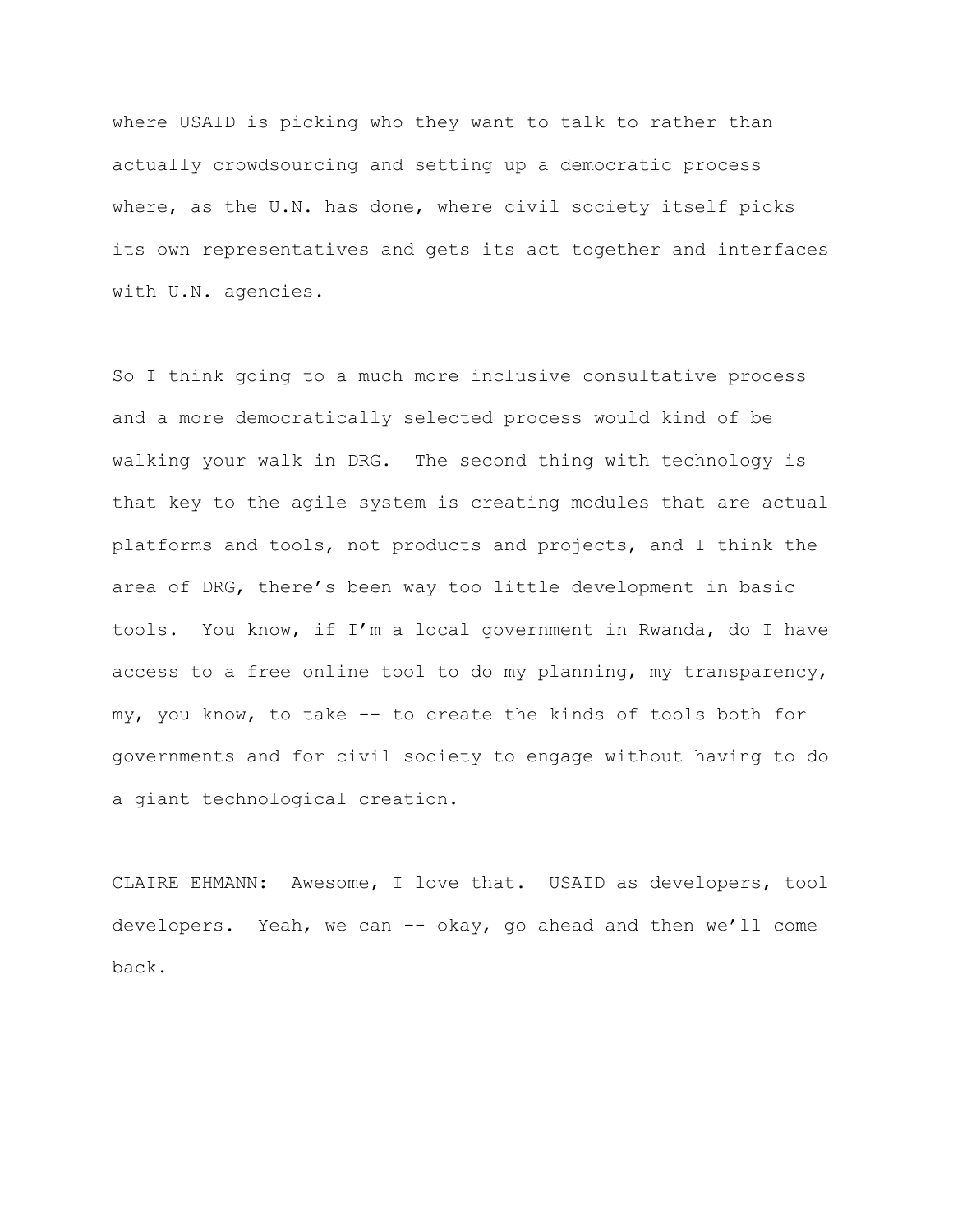LESLIE COSGROVE: Hi, I'm Leslie Cosgrove. I'm with AMARANT Village. I'm working in Nigeria, South Sudan, and eastern Congo. So when I look at innovation, I'm looking at human innovation versus technology because I'm working with issues of working together, sharing resources, finding and agreeing to rules of engagement, admitting levels of capacity, representative leadership, and community and economic value chains that are identified and engaged with, and that is a huge barrier. Those are huge barriers to those particular countries, to the people, and to their economic cultures. So I'm having a little hard time trying to move into this discussion because in most places I am, there's no power, you know.

CLAIRE EHMANN: Yeah.

LESLIE COSGROVE: Gas is too expensive for the generators to run and without them, you don't have the internet. So yeah.

CLAIRE EHMANN: Oh yes indeed.

LESLIE COSGROVE: It's a little hard.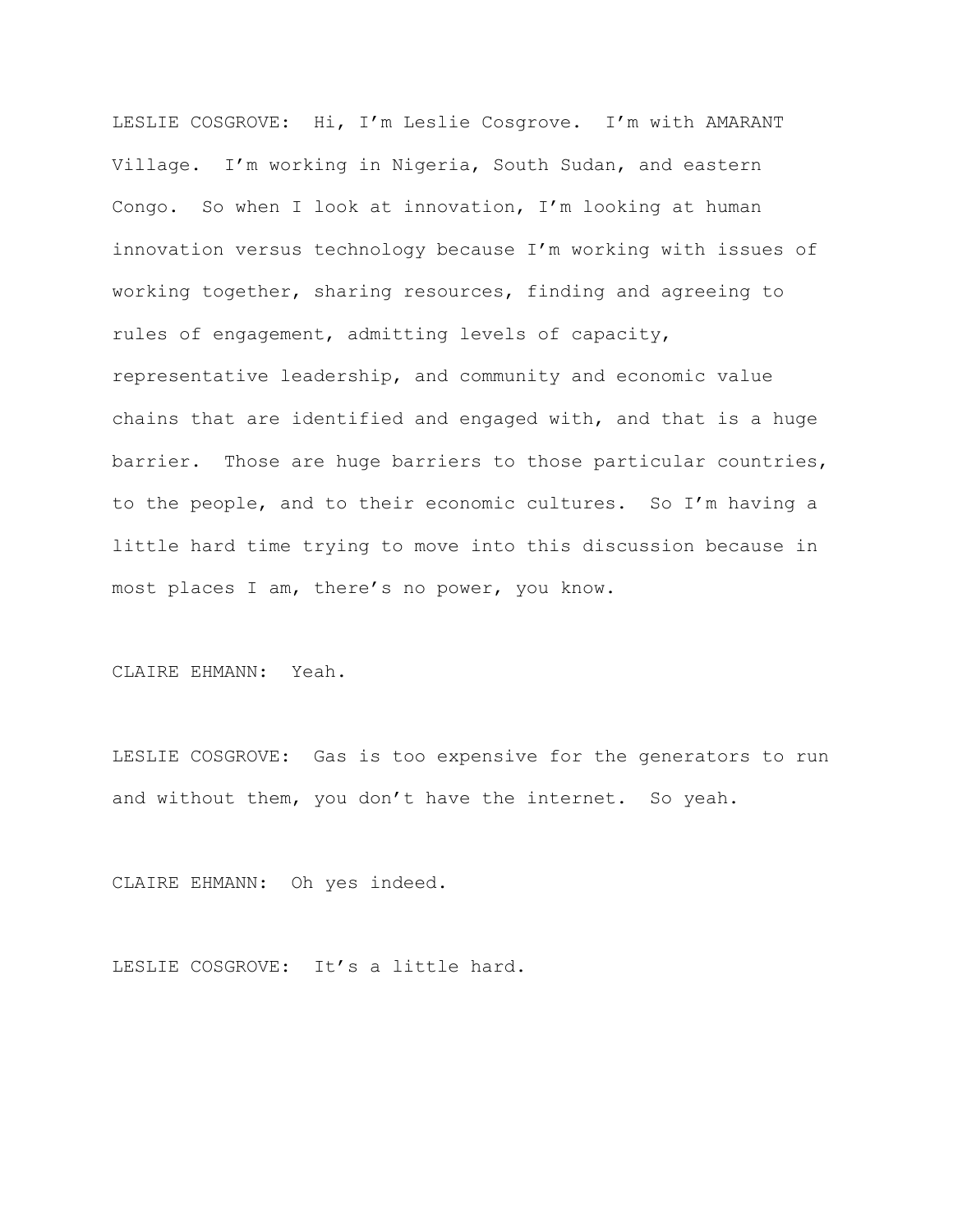CLAIRE EHMANN: That's why I use the Post-It note as an example actually because I definitely want to get it, right, like sort of human innovation, right, process innovation, different ways of doing things, different ways of changing cultures. So thank you for that. We definitely are not only talking about the internet. We can still think about the internet where it is - where it is appropriate. Yeah and so we'll go over here and then we'll come up here.

KEITH MARTIN: Yeah.

CLAIRE EHMANN: And then we'll go up here.

KEITH MARTIN: We didn't arrange this arrangement, but it'll come to pass. Keith Martin, the Consortium of Universities for Global Health. Thanks for organizing this. When I was a member of Parliament in Canada, I used to visit my colleagues in low income countries. My colleague would say this in a -- as an example, "Keith, look at the table that I have here. This is the table that I share with three other members of Parliament. This is the one lamp I have. This is the one telephone I have and that's it.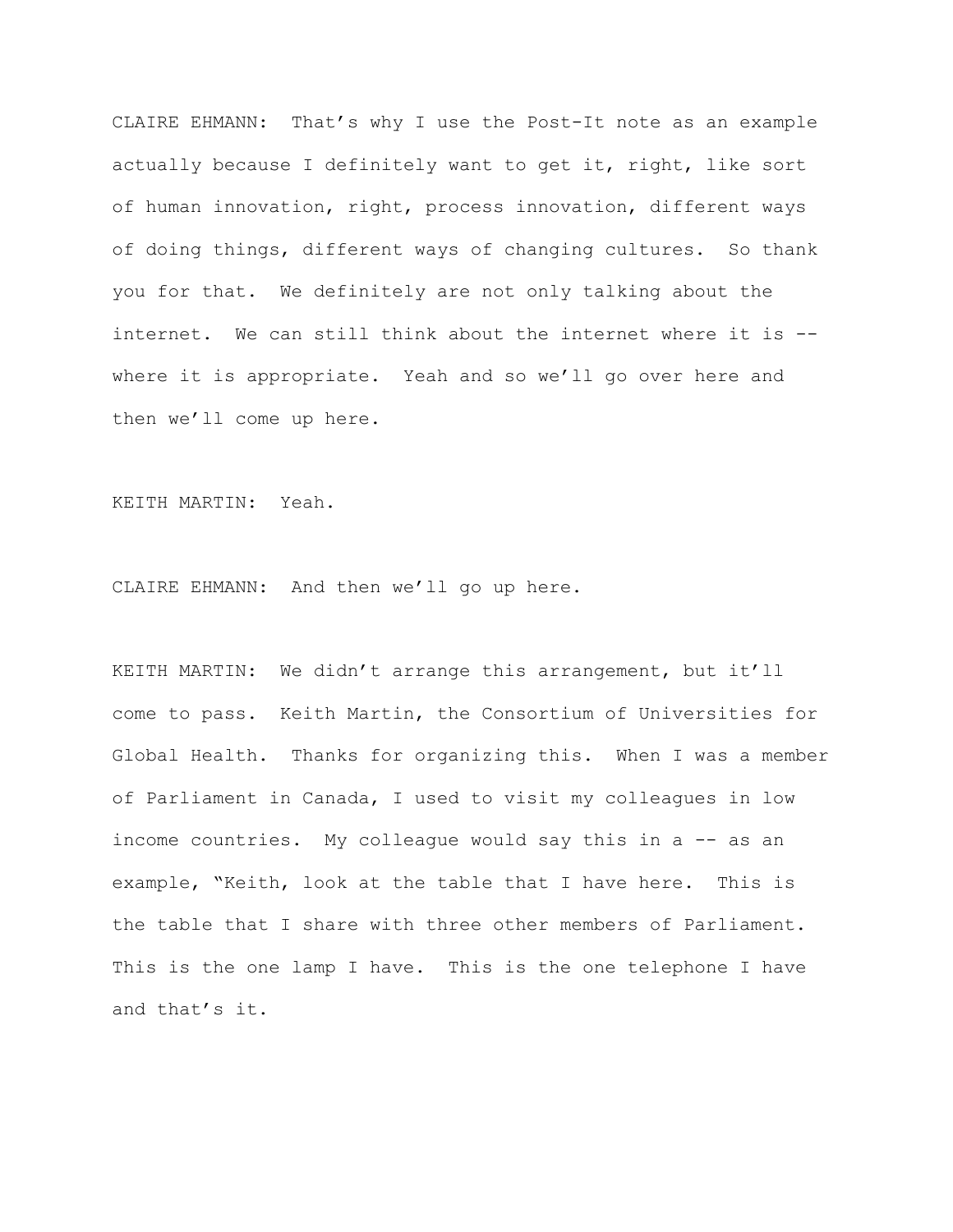CLAIRE EHMANN: Yeah.

KEITH MARTIN: How can I do my job?" You go into the universities. You know in West Africa and the Ebola affected countries they're working with curricula that's 20 to 30 years old and they don't have access to soap. They don't have access to power so if I could make a suggestion. One -- a couple things that could be very powerful for USAID to do is to consider long term capacity building in the public service across different departments using American allies. I happen to be Canadian, but use allies to be -- and don't hold it against me please -- to be able to have long term partnerships and relationships between departments and listen to what they want in terms of building up their own public service administrative capabilities. That would be powerful. Access to university libraries so they can do the work that they need to do, access to research, and listening to what they want, the basic stuff, and that long term capacity building. If we do that then they'll fly. Thanks.

CLAIRE EHMANN: Thank you. I love that comment and really it's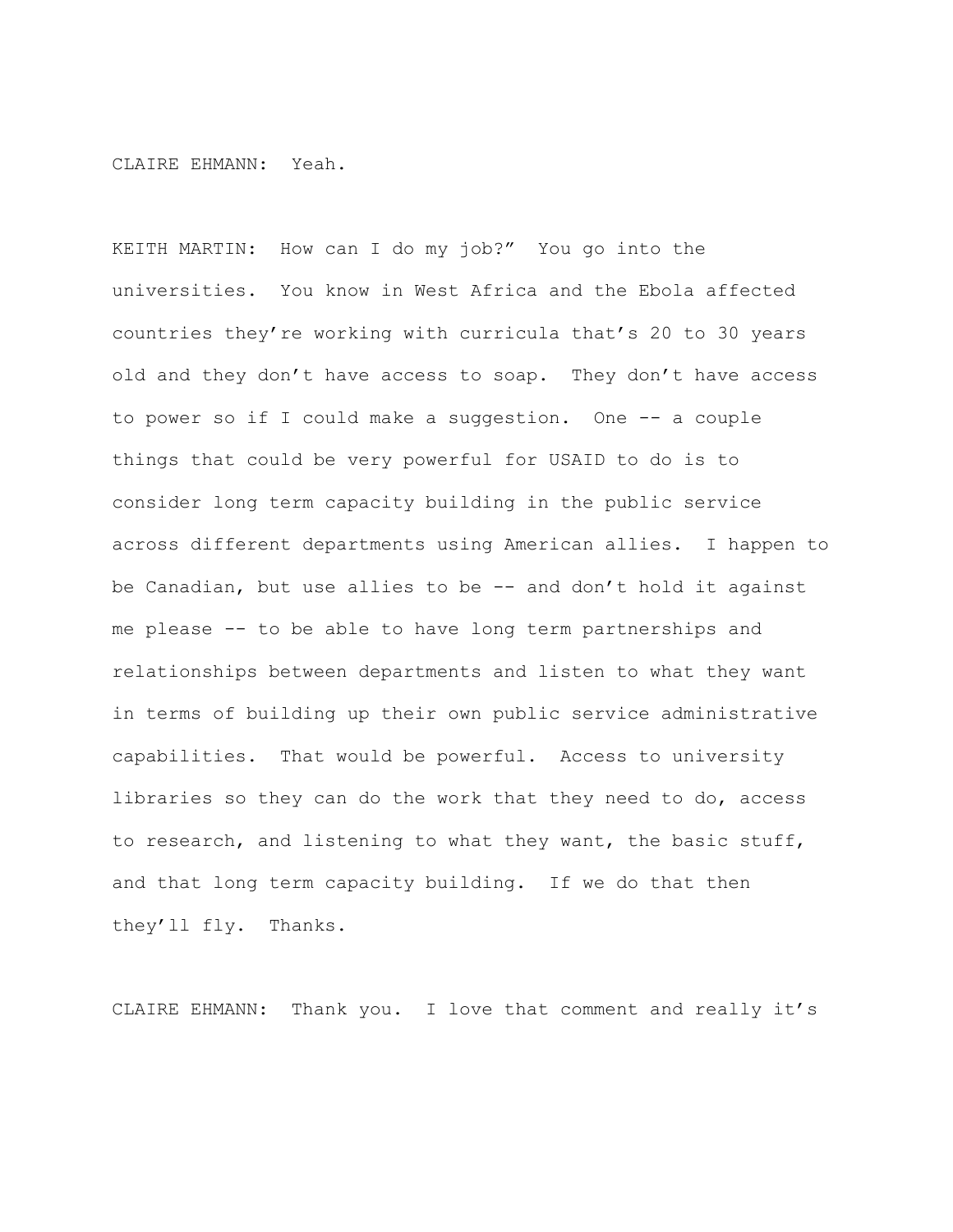right like listening to users, right, in this -- in what they want and what they can actually use, what's going to be useful for them because they don't have power. Thank you.

DUREA BADONI: Hi, I'm Durea Badoni [spelled phonetically]. I'm with Devis and prior with the State Department in Brookings. So my comments are really actually directed much more towards the Middle East, focusing on that and in terms of some of the promising areas for new innovations. I really think that some of the lessons learned coming from that is related to local capacity building, right, and transfer of knowledge. And I think one of the most interesting challenges in crisis has been following the Arab revolutions has been how are you now looking at this transformation of government and how are you looking at this outcry from citizens and trying to empower them more move into understanding governance, right? And how -- what is the best U.S. role for that and particularly when we're looking at capacity building around civil society in particular?

And so I think those have been some of the promising areas where it's been a challenge to find out how we best do that, but I think there have been some successes. And particularly in terms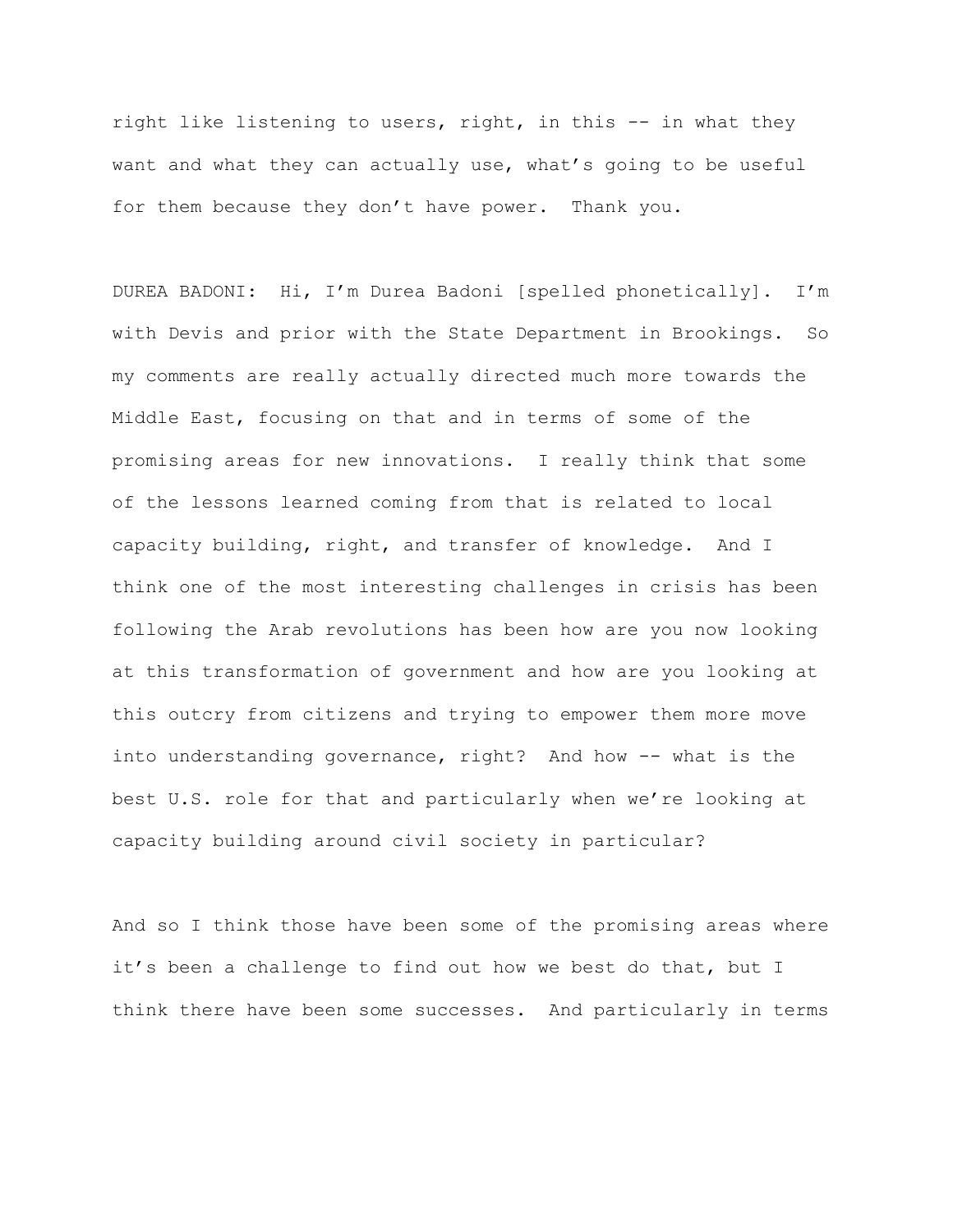of the second question about opportunities of technology have also been related to social media, right, because that has been so incredible when we've really been able to harness voices that you hadn't heard before. And going to some of the questions that you would ask in terms of marginalized populations, social media has really been a way for people to become involved and participatory in a way that they haven't before though we do need to think about some of those risks clearly because of lack of access and censorship so --

CLAIRE EHMANN: Wonderful, thank you. That's great. I think I saw somebody over there.

BRANDT HUT: Hi, I'm Brandt Hut [spelled phonetically] from Plan International. I noticed that a lot of organizations in implementer land we tend to use local organizations as our fulcrum for change and for good reason. I think, however, this carries a risk sometimes in that each D.C. based implementing partner will pick its own favorite local organization to work with and will have [laughs] a whole bunch of small organizations tied up to bigger D.C. organizations. And depending on whoever wins, the organization that might be -- the local organization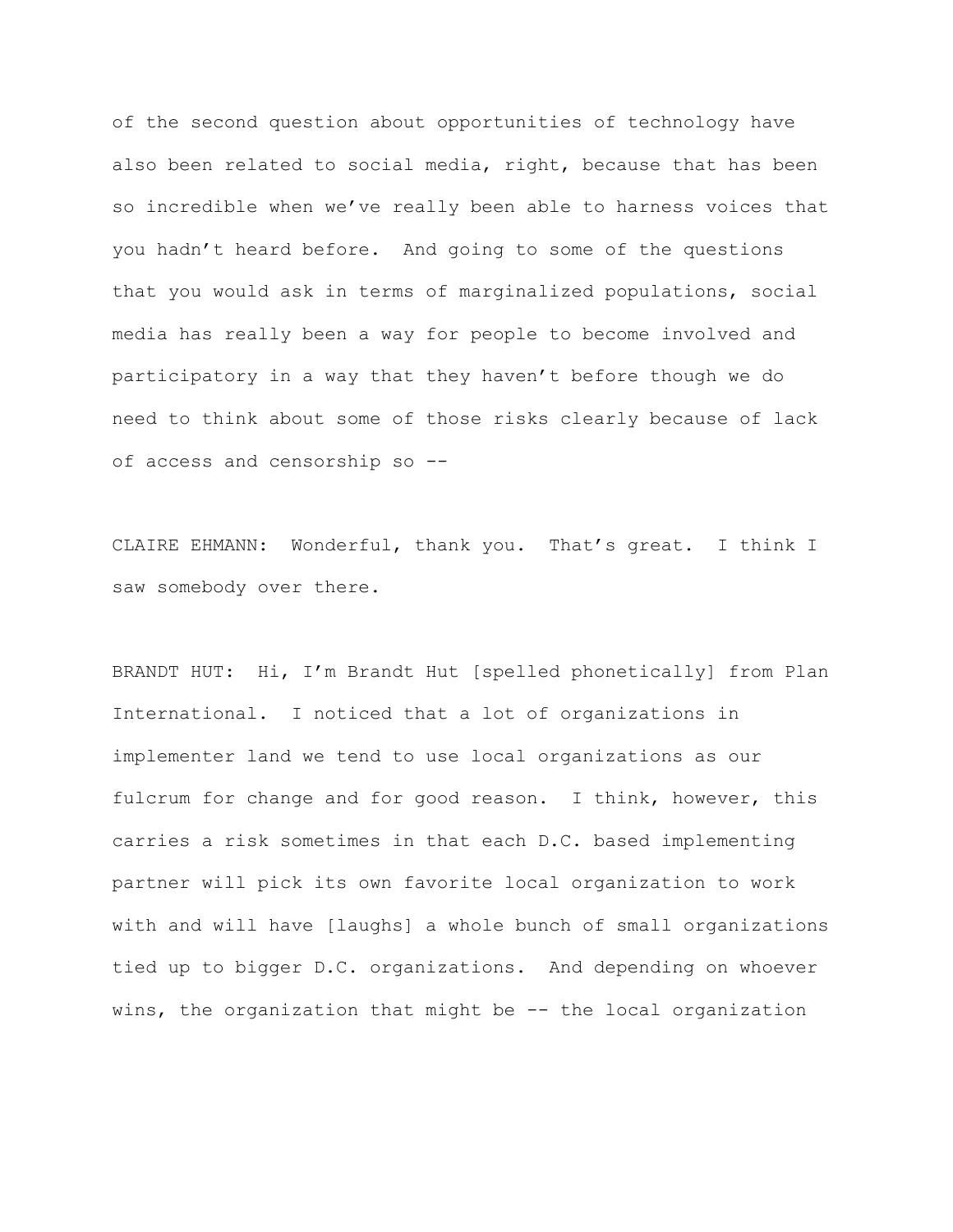that might be involved may not necessarily be -- it may not necessarily legitimately capture the interests of the population that you're trying to reach.

How can we work our way around this [laughs]? How can we work from -- we move from boutique projects to broad movements? There might be some more boring ways like open grant pools and things like that, and involved in a project there might be harder yet more fun ways like co-design things like this, but I think it's important for us to do that if we're going to really try and capture local interests.

CLAIRE EHMANN: Thank you. Back there, yeah.

JANE CHARLES-VOLTAIRE: Thank you. Hi, my name is Jane Charles-Voltaire from the International Association of Women Judges. We work in several countries. I personally work as a Program Officer in Haiti and in the Dominican Republic. I think one of the things that we've learned through the process of implementing our programs with our local chapters is A, having our local chapters, our member judges also work with other institutional partners so that, you know, they are working and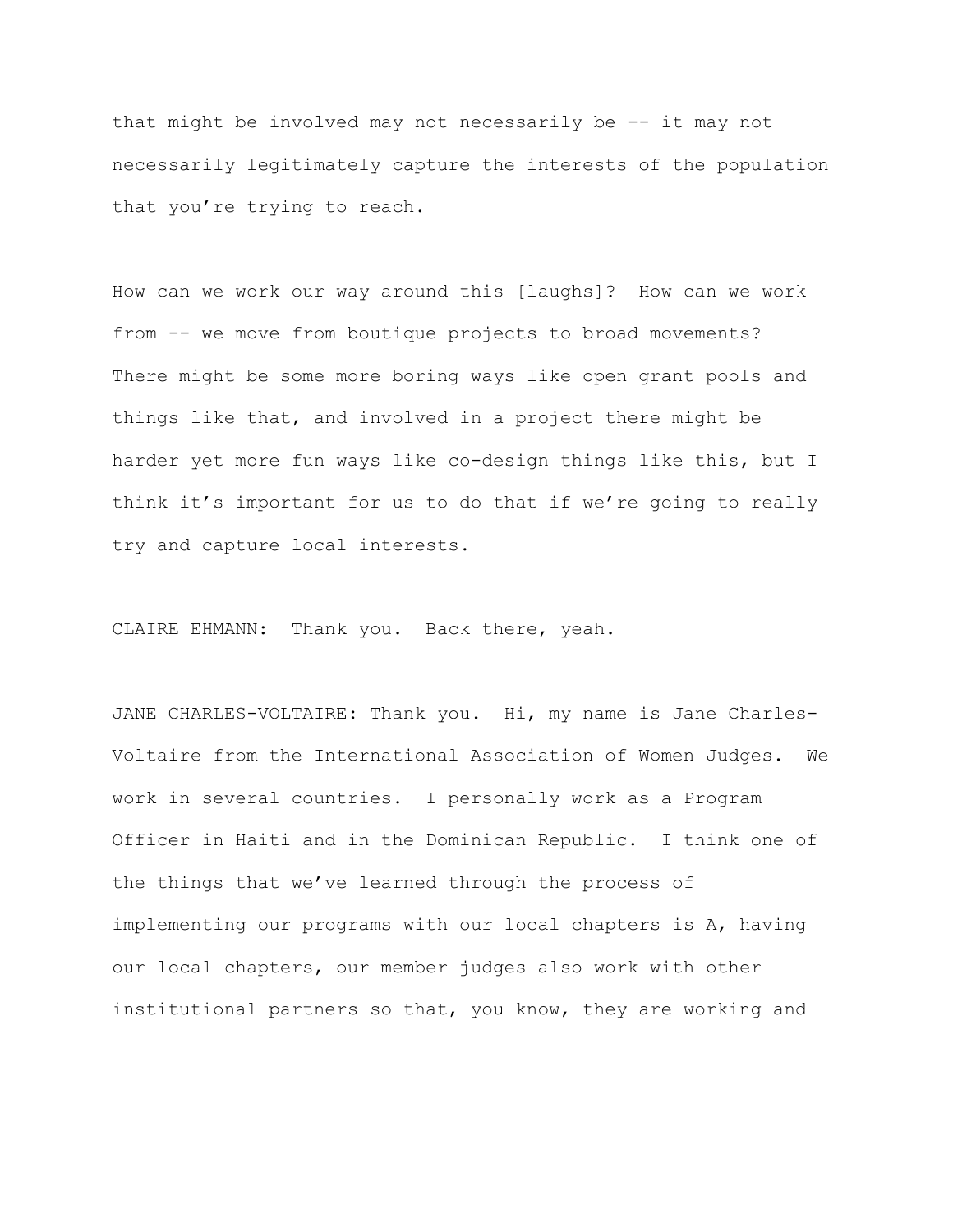collaborating with prosecutors for example and police which are often times roles and relationships that they don't have.

And so really promoting that as well as promoting other I guess organizations that are also being funded for example by USAID so that we are partnering with them rather than feeling as though we're competing with them for funding, and I think really promoting those linkages is really important as a process in and of itself. And part of that developing that local capacity so that they can also then see okay, we can beyond these particular projects, move forward in terms of other points of collaboration.

CLAIRE EHMANN: I love that. I know, right, trying to get beyond competition into actually collaborating, yeah.

JUDY GEARHART: Hi, I'm Judy Gearhart. I'm with the International Labor Rights Forum. We're an international NGO. I saw it on the list. We're not a private voluntary organization so a lot of what you went over really quickly was like zoom. So I'm going to ask clarifying --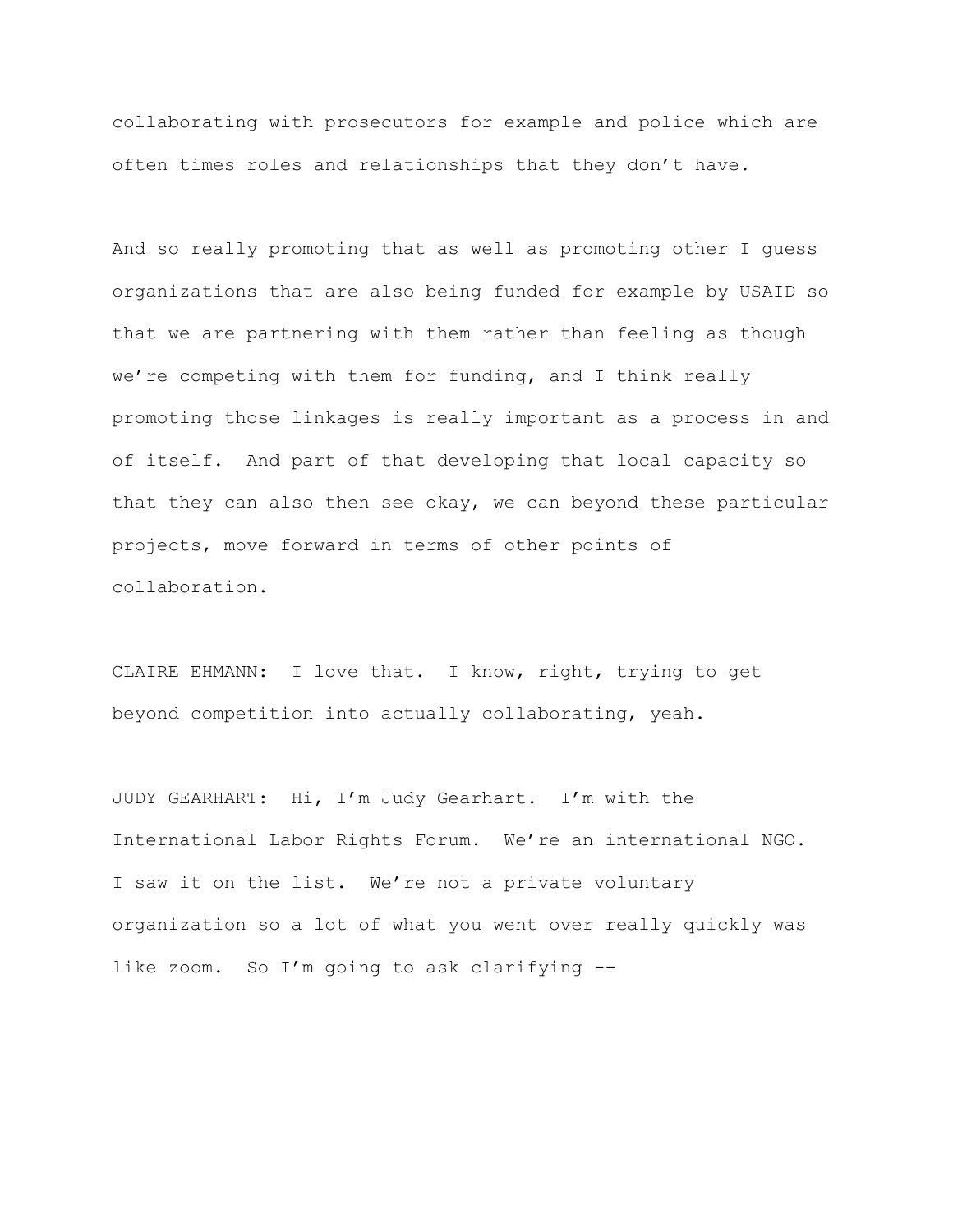CLAIRE EHMANN: It was like that for me too.

JUDY GEARHART: I'm going to ask a clarifying question if I can and then I'm going to make a comment [laughs] if that's okay. It looked like your Post-It note display was from something that I've been a part of which is the co-creation process.

## CLAIRE EHMANN: [affirmative]

JUDY GEARHART: Okay, just checking. I feel totally with it now because I was actually part of the co-creation process which I understand is totally new. So comment on that co-creation process, you know, granted it allowed a small NGO like us to access AID funding. Well theoretically, it's not quite there, but we're almost there, but it also required us to invest quite a lot of time over an entire year of figuring out and mapping it out. That was completely unfunded time.

## CLAIRE EHMANN: [affirmative]

JUDY GEARHART: So that's -- that hurt and probably took away from other grassroots organizing, but we're excited about the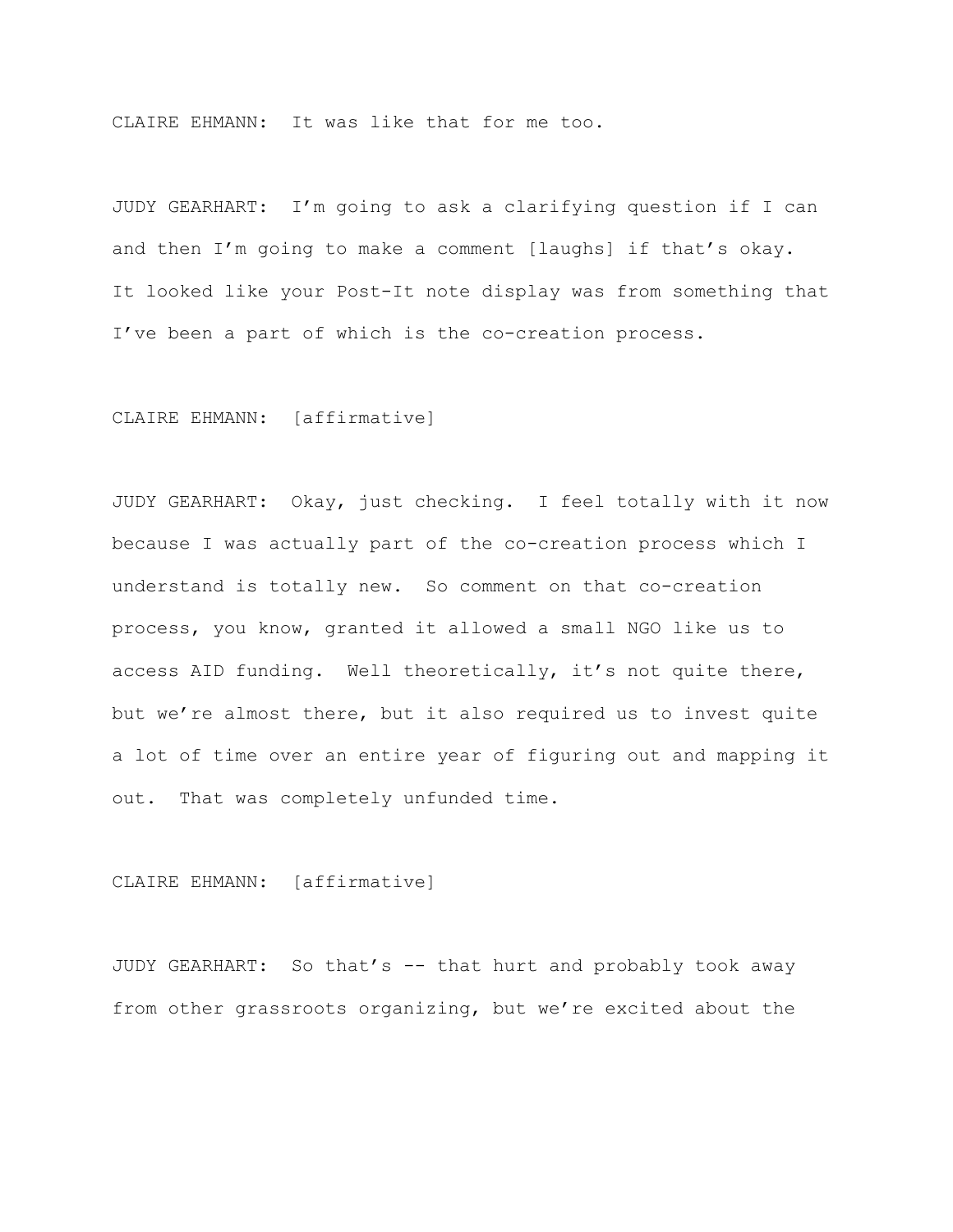new project that's coming on stream and we are looking forward to it, but it's all for one year of resources that we don't know. So I guess my question and sort of comment is in my experience from grassroots development, I think that's why, you know, this kind of process opens up space for a group like us. It's very much driven by our grassroots partners.

I mean when we do sub grants it's like ten grand here and five grand there. I mean we're really working with very small groups, right? So I think it's wonderful that AID is pulling in those kinds of voices and those kinds of groups. That's the civil society partnership you all I think we want to see happen. However I quess I have  $a -1$  have this little bit of a concern as to am I going to be able to move my grassroots partners that quickly in a 12 month timeframe? That's a huge lift and, you know, I've long for 25 years had a critique of U.S. government short term thinking, right. So the -- give me an 18 month proposal and make sure it's innovative. Like well sometimes, to go back to the Africa comment, radio is still the best damn innovation on the ground.

CLAIRE EHMANN: Oh definitely, that's right, yeah. No, thank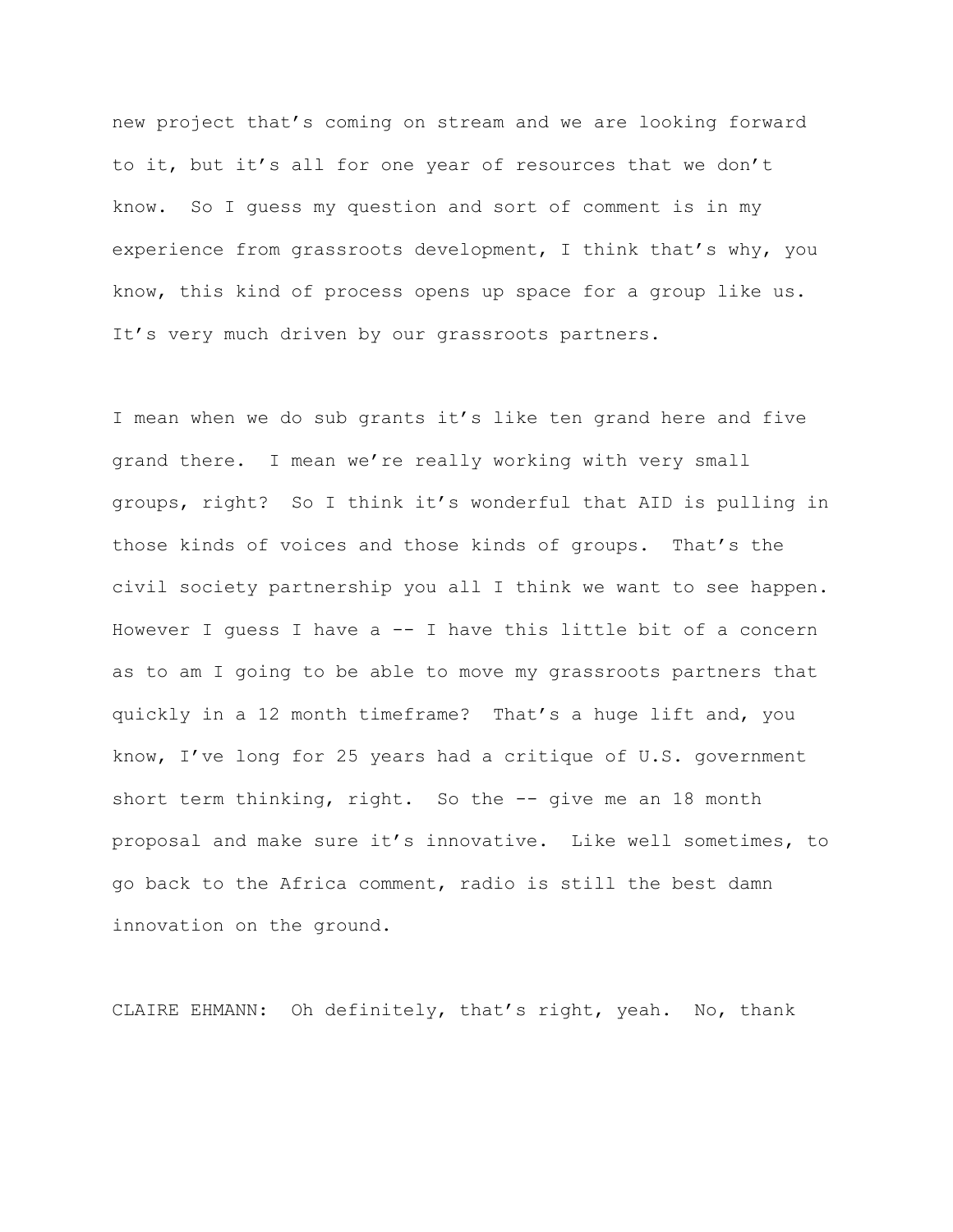you for that comment and definitely about timelines, yeah. I think we definitely -- it's a big challenge.

FEMALE SPEAKER: Comments on [unintelligible] learning over the past two years of doing that process [unintelligible].

CLAIRE EHMANN: About co-creation? Sure I mean -- sure just very briefly. I say again it was the first time we were doing this, right. So and we really didn't  $-$  we  $-$  it was quite difficult I think even for groups to trust us that we actually really wanted to hear from them. We knew that they were devoting a lot of time. We knew that, right, and we knew it was a cost to them without potentially any benefit and so that is definitely something about the co-creation process that I think we also learned and recognized.

At the same time, that ability to get more voices in, and maybe those groups made a connection with other groups that they didn't have, was also something that came out of it. I think we actually really sort of learned a lot and I think again like thinking about innovative processes would do things differently or would iterate. And I think since other co-creations that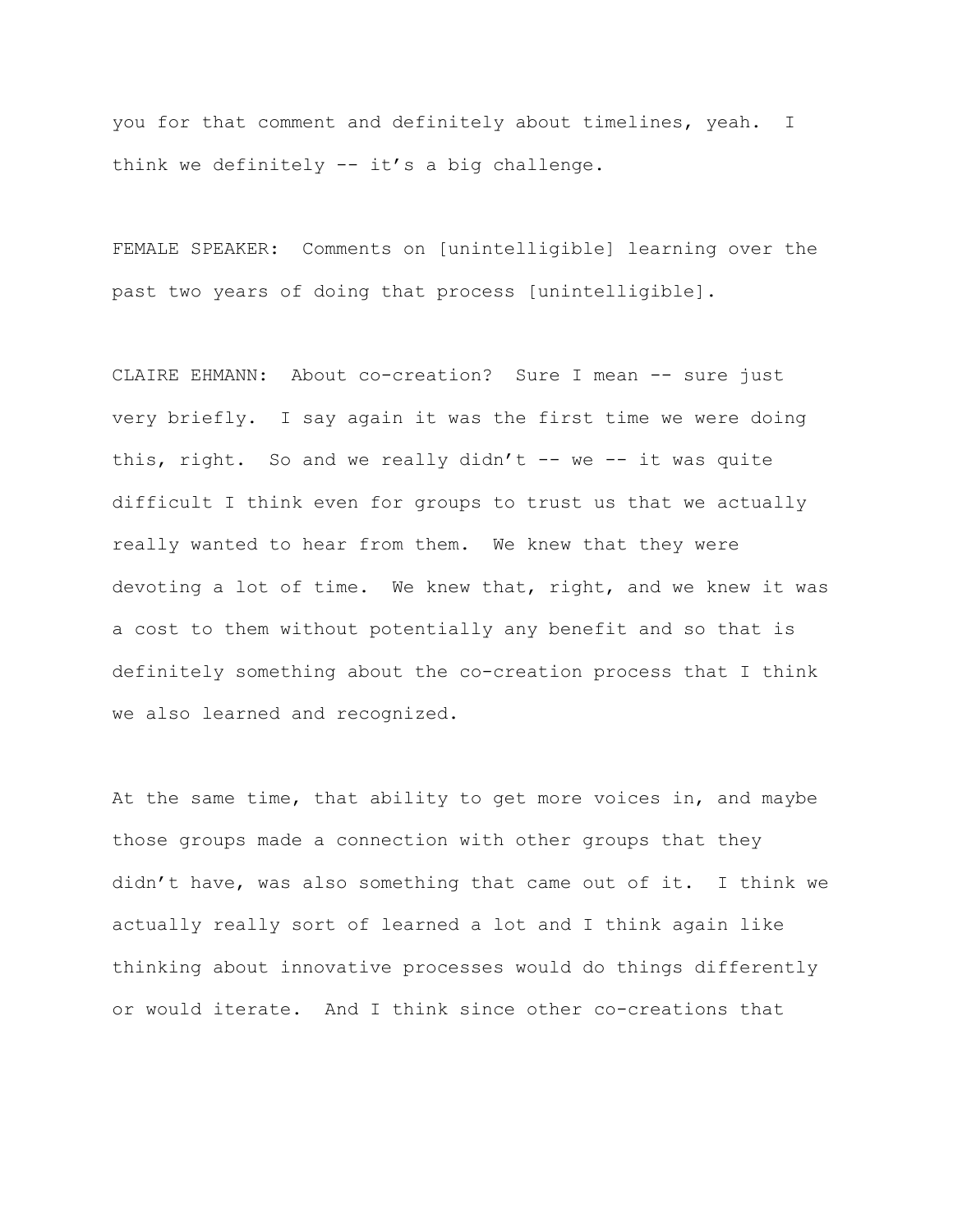have gone forward after that have also sort of like -- are trying to gather these lessons learned, but I don't want to keep -- and we can take it offline. I'm happy to have the conversation after the session. I think I saw -- yeah.

INGE DETLEFSEN: Hi.

CLAIRE EHMANN: Hi.

INGE DETLEFSEN: I'm Inge Detlefsen with Relief International. I think one simple thing that we could do is to try to mainstream DRG elements more into humanitarian and developmental systems, and by doing simple -- very simple things such as civic skills building, certain processes in all our projects such as transparency meetings if we do a cash program, if we do any kind of program at all. We're letting the beneficiaries know how the money is spent, etcetera, sort of creating that demand for transparency, and incorporating dialogue between local government and community leaders into our project. I think these are simple things we could do if we did them systematically and measured them. I think it would make a difference.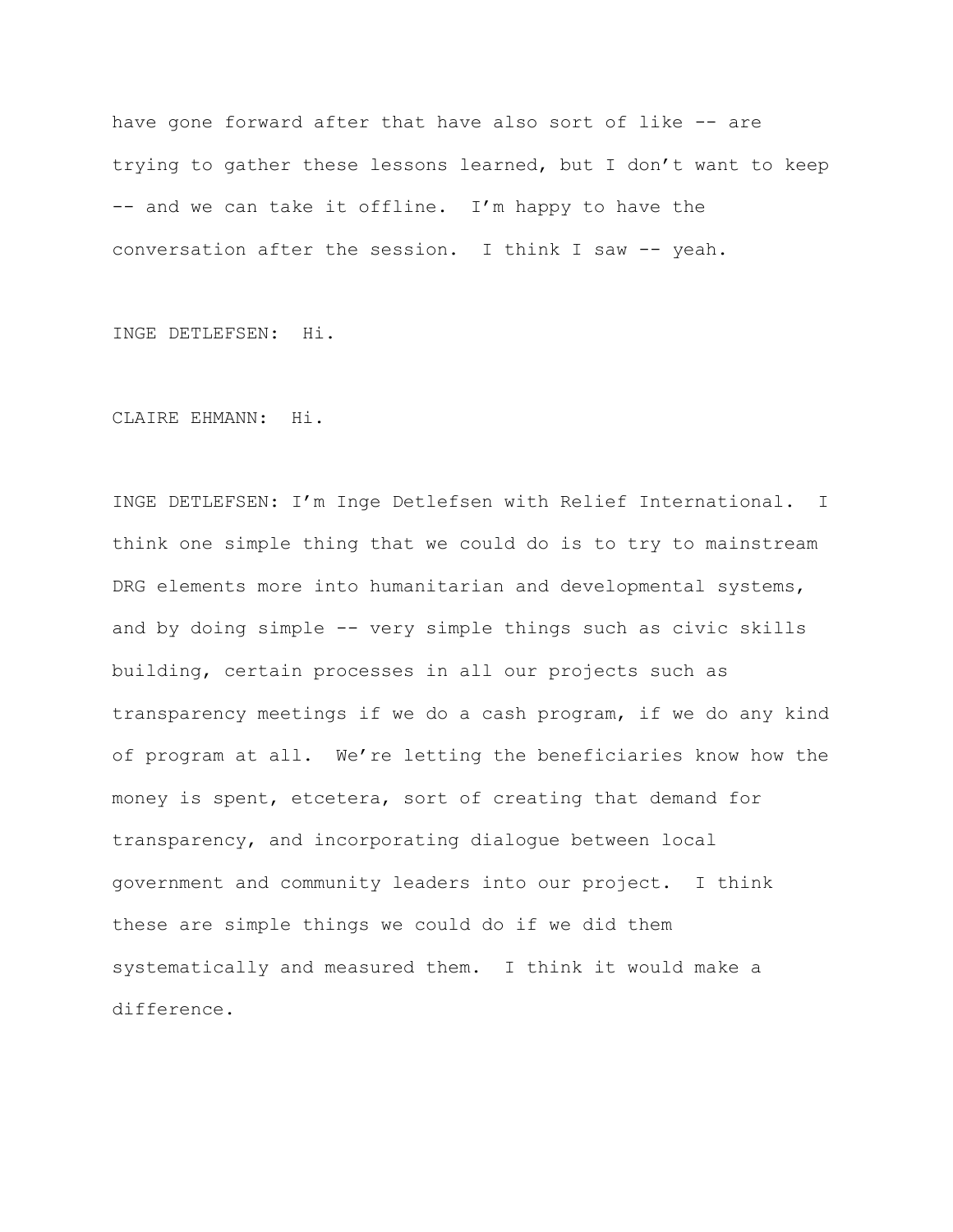CLAIRE EHMANN: Oh thank you for bringing up the measurement word. I didn't want to take that one.

JEFF PHILLIPS: Hi, I'm Jeff Phillips from IRI. Just a quick comment from democracy and governance implementer. I think it's important for us all to recognize that it's not only civil society organizations that are innovating, but it's also authoritarian regimes that are innovating, often times faster and better than --

CLAIRE EHMANN: More resources.

JEFF PHILLIPS: [laughs] And they have more resources than local organizations, and so I think it's important for us to recognize that for our innovations to flourish there must be an enabling environment for civil society organizations. So my recommendation for [unintelligible] would be to really raise the profile and elevate in bilateral, multi-lateral discussions the restrictions on civil society organizations around the world. And I know USAID is doing a great job of this, but to just sort of reiterate that and to reinforce that would I think make all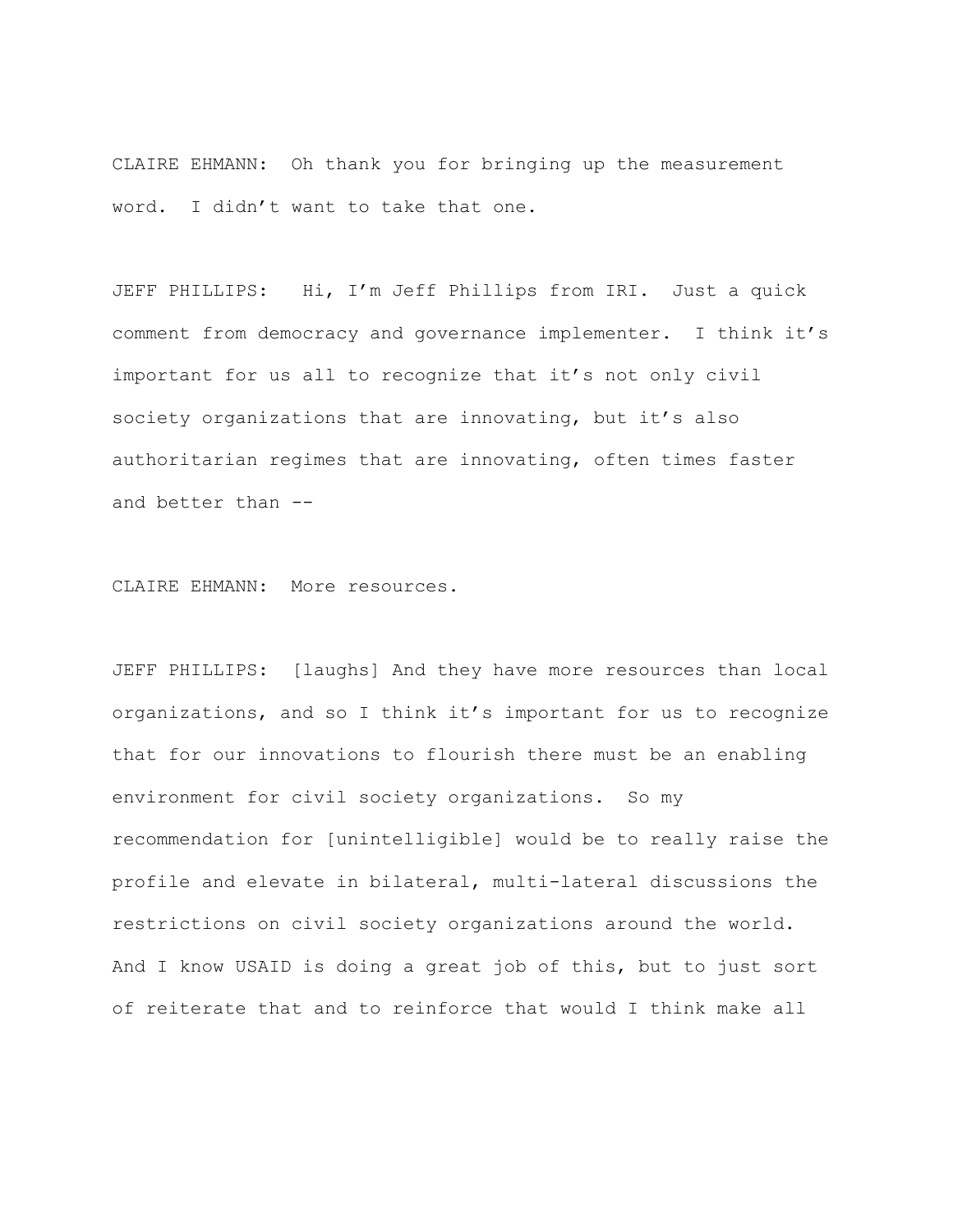of our work a lot more impactful. Thanks.

CLAIRE EHMANN: Thank you.

ALEX SBARDELLA: Alex Sbardella with IRX. Very good to see you.

CLAIRE EHMANN: Hello.

ALEX SBARDELLA: A very engaging presentation. We have a center for collaborative technologies at IRX and we're creating a center for applied learning and impact, and giving a lot of thought to innovation because the center will be squarely focused on innovation. And so you mentioned the concept of disruptive innovation, you now, you used Netflix. It disrupts the market, you know, it takes over the market and, you know, Blockbuster goes away.

And so we were looking at disruptive innovation and its potential and how it can be funded and sustained in our space in the DRG space. And one thing that we found out actually, if you look at the private sector because that's where the concept came up and that's where it's found mostly, is that typically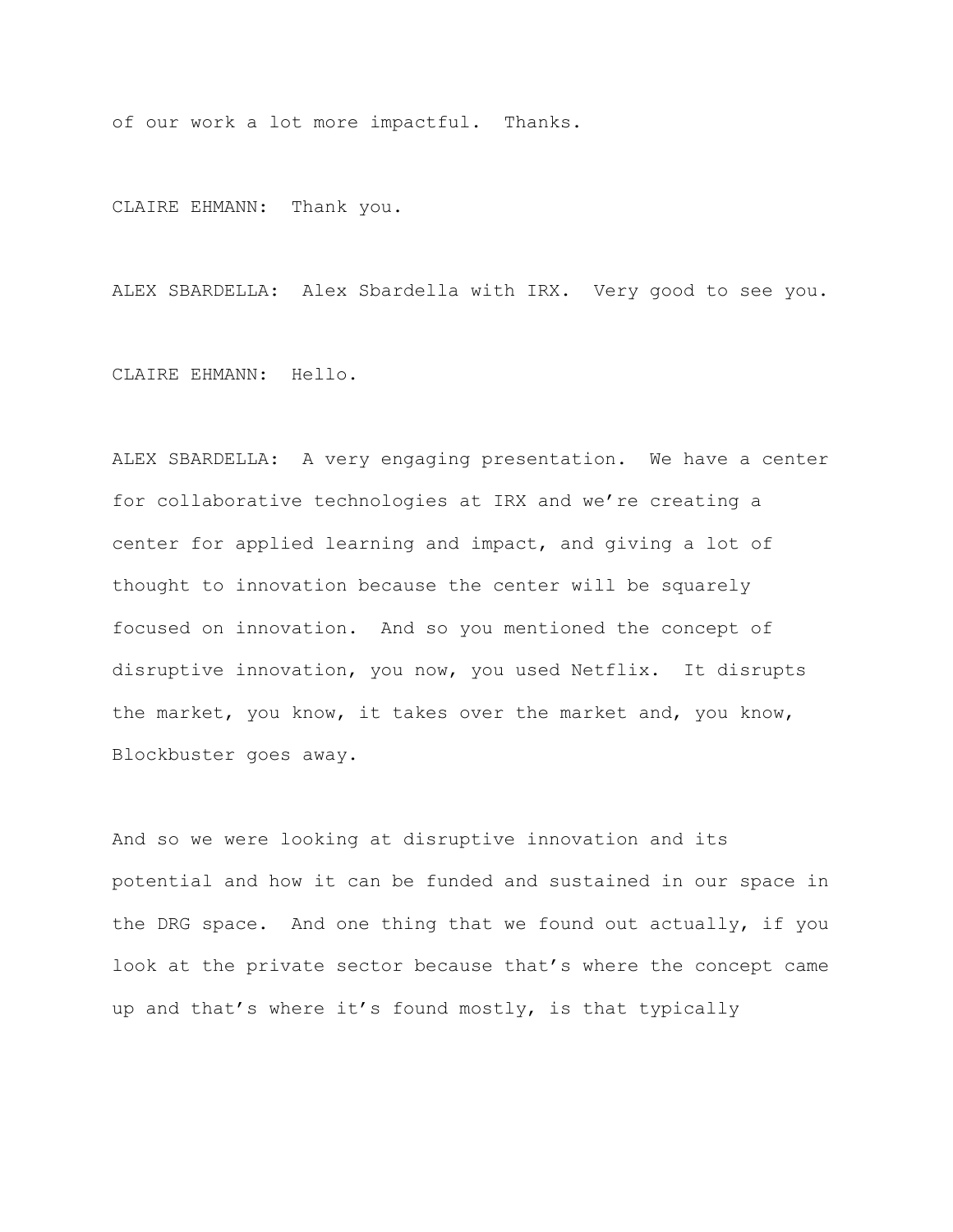disruptive innovation happens if there is massive untapped demand which usually means a massive market to basically fuel it.

And by that I mean that, you know, unless we really increase the DRG pot of funding actually that fuels innovation of a disruptive kind. I'm afraid that innovation in this space is likely to remain incremental of a sustaining kind. So it's a bit of a fine line to walk actually, but I really think that innovation of a disruptive kind, if we're looking at this as a solution provider actually, will require that massive market, that massive untapped demand.

That's one comment I had and I have a suggestion with regard to your first point there. As you know, we work a lot with media at IRX. We implement a media system I believe the index in partnership with USAID. We also, with funding from Canada, thank you, we're implementing a learn to discern new approach in the former Soviet space actually where there is a lot of misinformation and propaganda actually. And I think that there's a lot of promise in the use of social media, new media, new technology, not on the development of media institutions,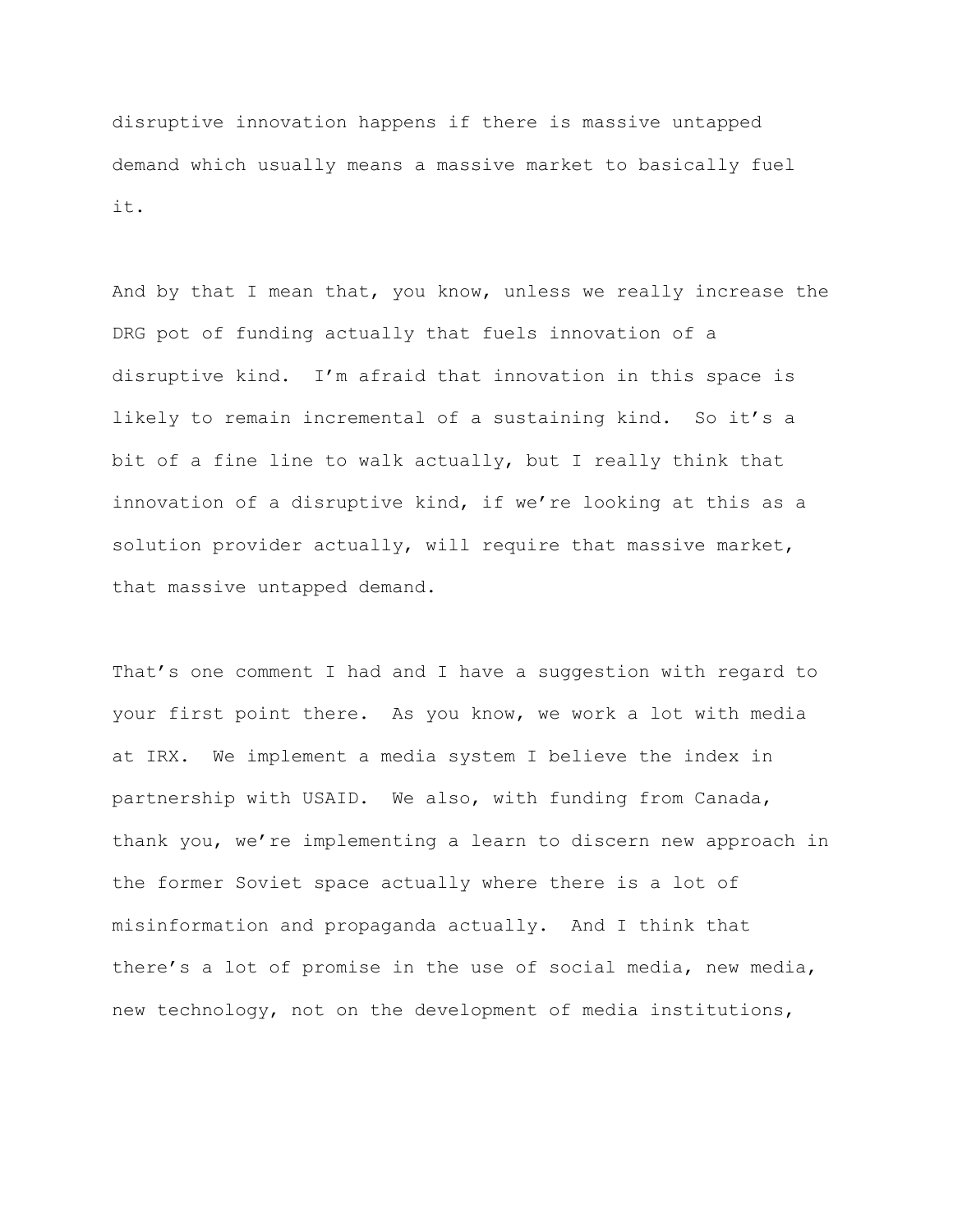not on the training of journalists, not on the investigative reporting. These are basically the old tried and true, you know, things that DRG has done, but on the consumers.

The consumers of the information, we all believe the information is good. It's very important to our space actually, to the quality of governance, democratic governance, but if it has to have any value for democratic governance, it must be consumed properly. So I think this is space where new technology can be actually measured. We're trying to do some of this actually as part of our learn to discern new methodology to see what messages work and actually we're seeing measurable, quantifiable progress in the sense of consumers discarding misinformation, consumers discarding propaganda, and using good information. So that's one suggestion. Thank you.

CLAIRE EHMANN: Wonderful, thank you. So I think -- so we have only about four minutes left so let's try to take right as - let's see, put your hand up if you have a question. One, two, three -- I'm sorry, a comment, thank you. One, two, these three. Is that right? Will I get them all? And then Nick you had one.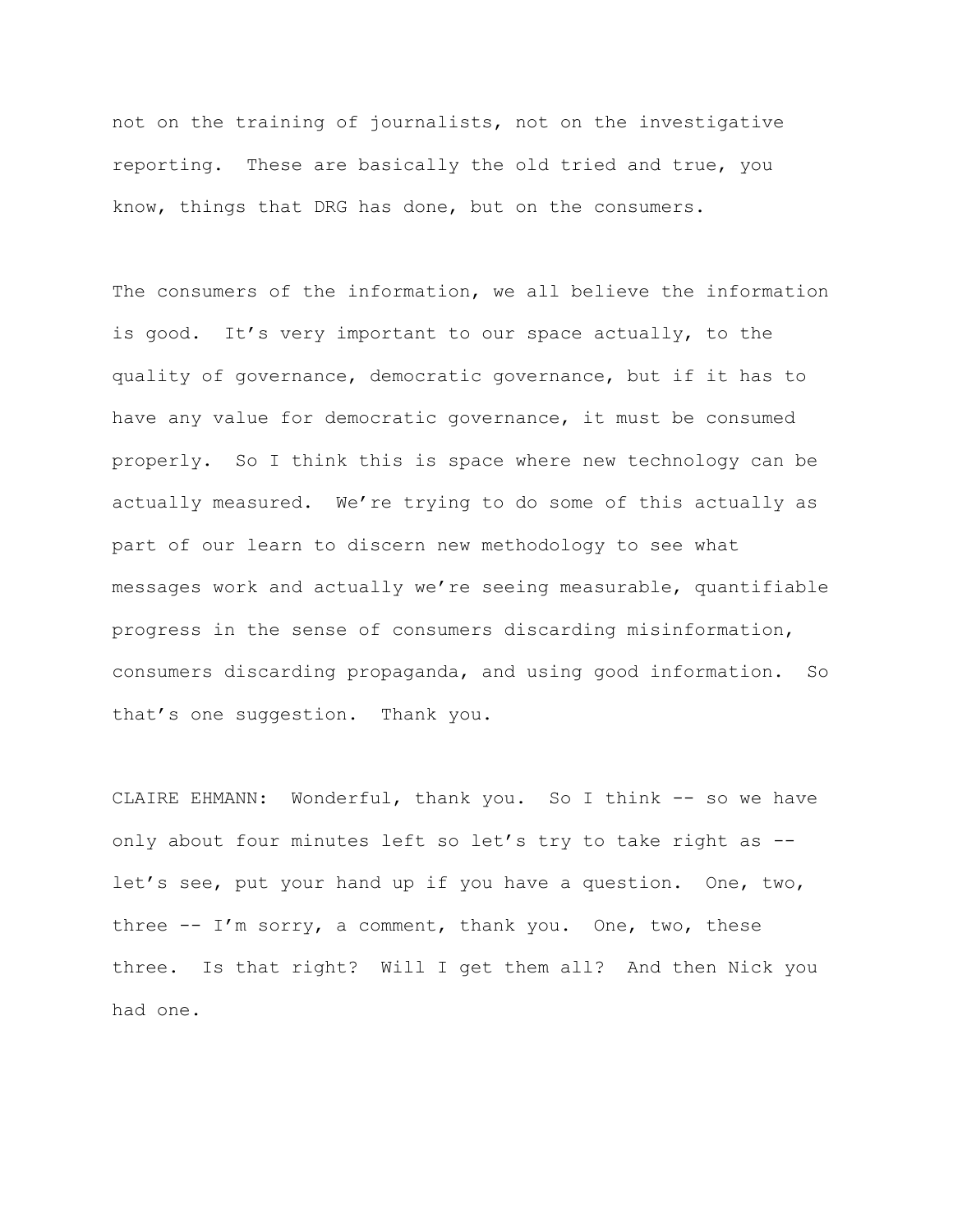MALE SPEAKER: I do, but --

CLAIRE EHMANN: [laughs]

MALE SPEAKER: Just a pinch in the tools references some of the tools that are out there, survey tools, how to communicate and so a lot of tools already out there. We just need to need to give them a purpose [unintelligible].

CLAIRE EHMANN: I love it, but yes, exactly. Innovation can be taking an existing tool, right, and using it in a different space. Love it, thank you. So let's take the last three and then we will -- I'll cut it off.

MALE SPEAKER: Yes, my name is Joseph. I am with Skills8, a nonprofit interested in vocational and technical training. I'm going talk about human rights and governance. I know education is one of the human rights issues especially in my country, South Sudan. If you didn't know, most of us are in the war and our children are unable to go to school, and the type of jobs they do is to ride their motorbikes and or a taxi or some of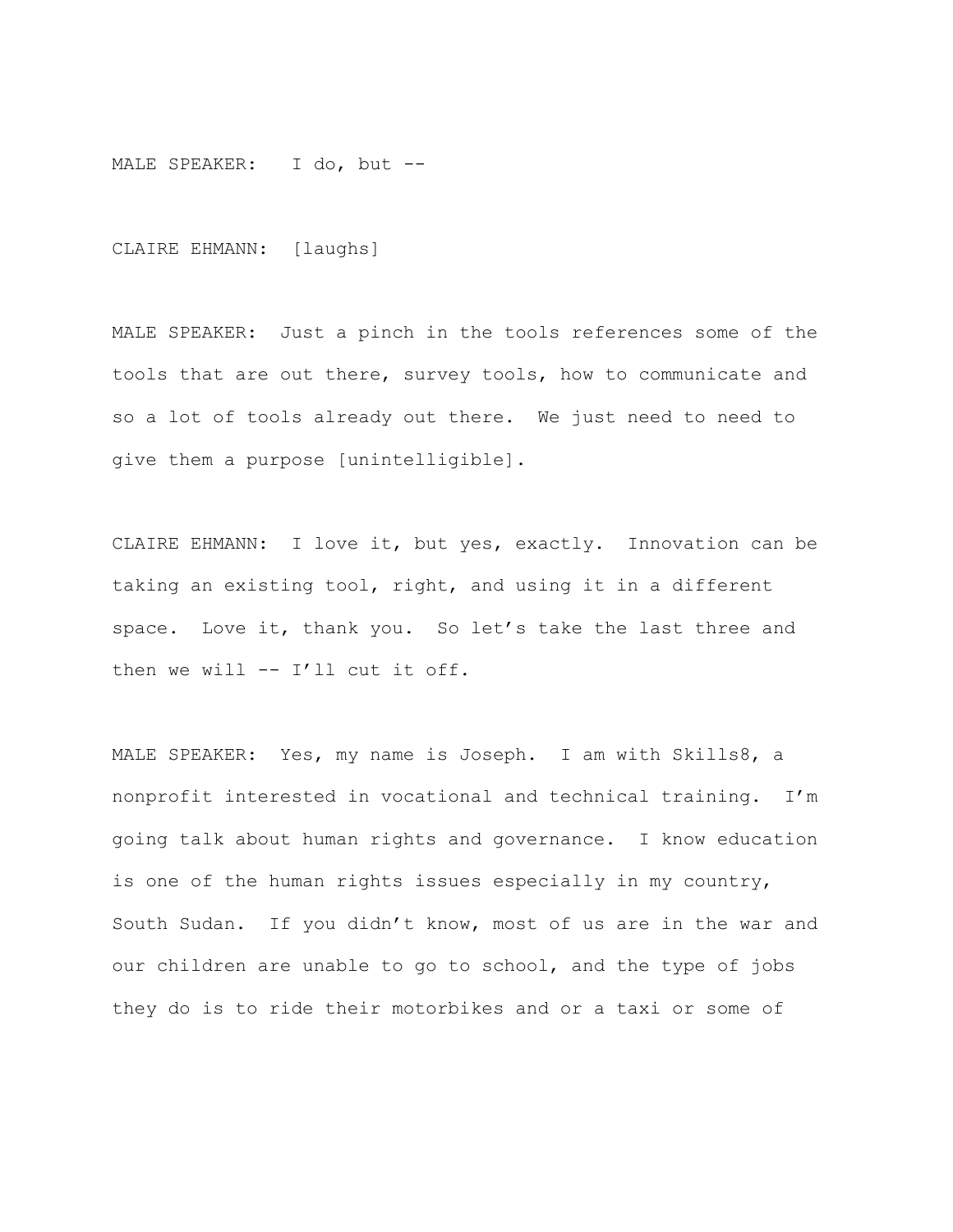them are about to be recruited into the army and get killed.

So my question is if education is one of the human rights, is there a possibility for USAID to provide vocational training to our youth who are there trying to look for employment so that they don't join the rebels or be just, you know, go to do another data job. So this is my question for you to consider. Thank you very much.

CLAIRE EHMANN: Thank you.

MALE SPEAKER: Hi, my name is Hann. I am a USAID payed fellow and my comment is with -- so when I was doing my Fulbright in Thailand, I understood that -- I started to understand that development has a very elite -- there's a very elitist view to development. You have to speak English. You have to be able to write these grants in English to be able to get this money, and I remember meeting this young man. He got kicked out of his home when he was young and now he arranges flowers for living and they're gorgeous. They're beautiful, but he doesn't have money to start a flower shop and so he could only go to other type people to borrow money and a bank wouldn't give him money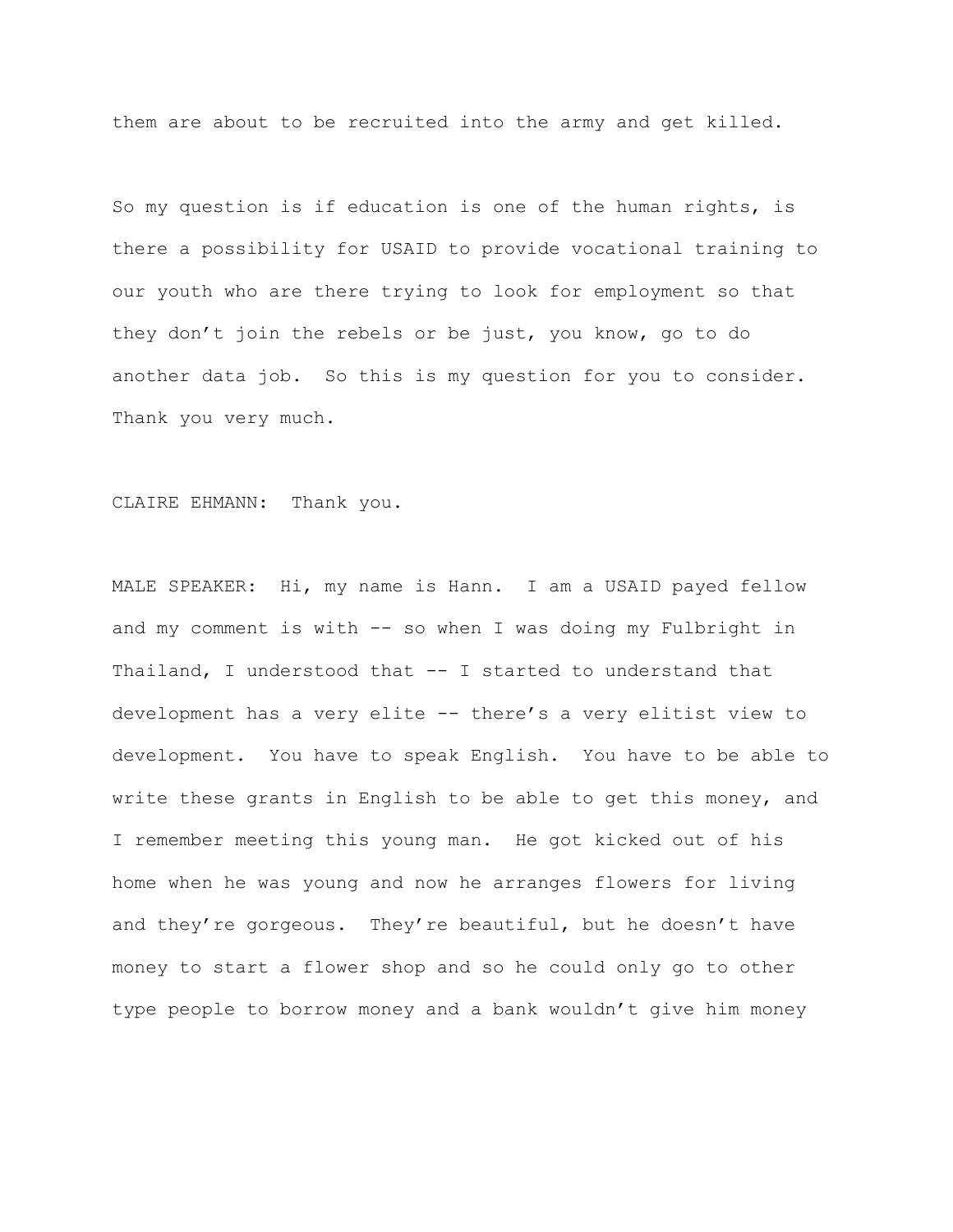since his parents couldn't back him up, and he spoke no English.

He barely knew the alphabet and there are people like this out there that, you know, as FSOs and are trained, I think like three months in a foreign language, but imagine learning English in three months. It doesn't happen and so to  $-$  as we move forward and begin to have more technology so that we can translate in real time using our smart phones, using the internet so that we're able to reach people who don't have the time or don't have the ability to take English lessons.

CLAIRE EHMANN: Thank you. Is there one last question over here?

ANELIA ATANASSOVA: Thank you. My name is Anelia Atanassova. I'm with Cardno Emerging Markets and I work in Central Asia, Indonesia, and Southeast Africa, but I'll make a comment based on my personal background. I come from Bulgaria and I was graduate student when Berlin Wall fell, and I would like to share my real concern with what's happening right now because it's not about the technology. Technology itself is not the solution. We need to figure out how to impact the minds and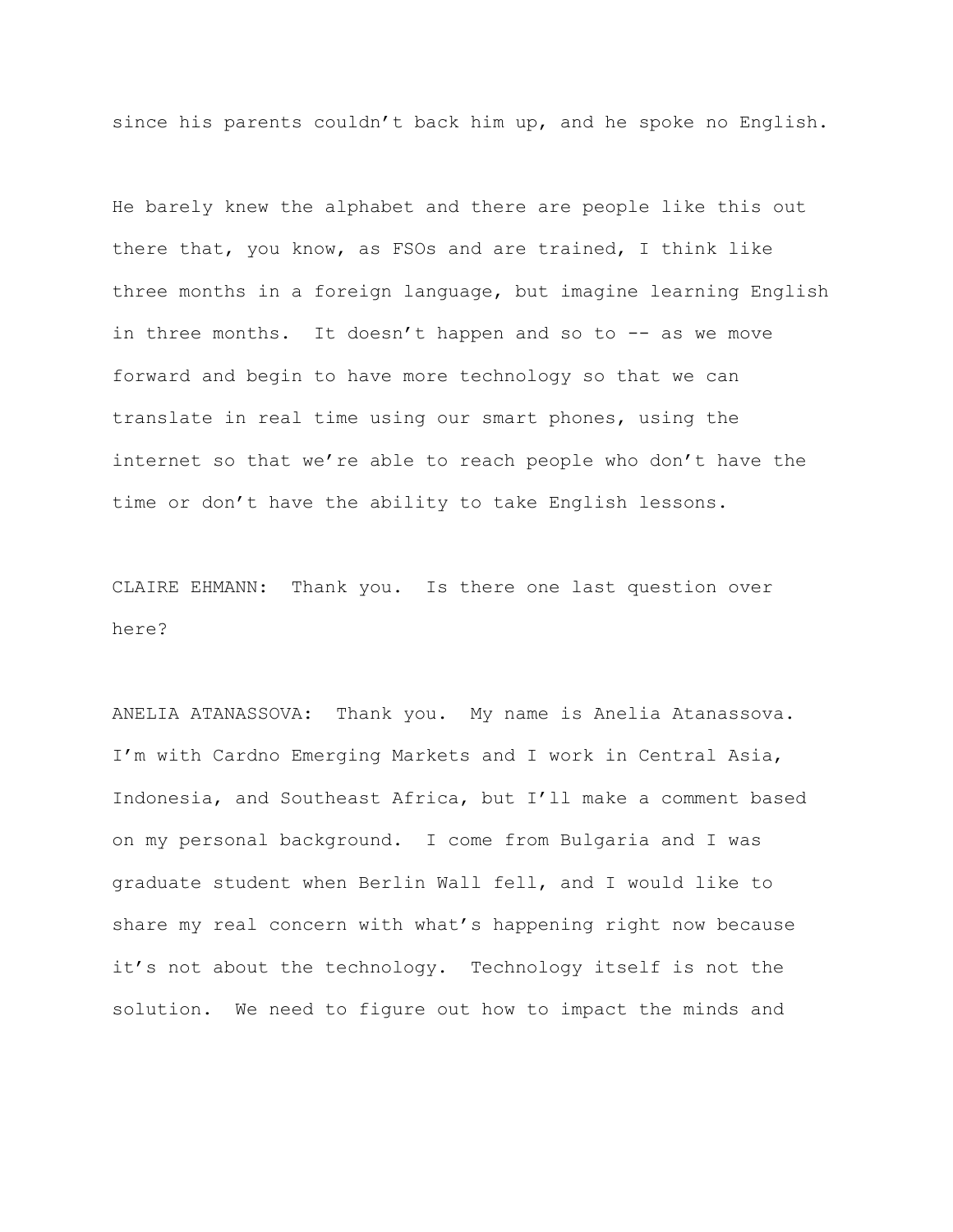hearts of people. When I was young and Chernobyl happened, we listened to BBC and Radio Free Europe, and that's how we found out about the disaster around us and what's happening to our families and our kids. And now I have even -- I know people even here who listen and watch Russian TV and believe all the Russian propaganda. So my point is that we need to work more on like embracing our co-values and about human dignity, human rights, and also support projects that bring more effective service delivery to the people and all this beneficial is there to work for.

CLAIRE EHMANN: Thank you so much. I think that was a lovely ending comment actually and a great vision. I really want to thank all of you for your -- this wonderful discussion. I especially want to thank this person right here who has been capturing our conversation.

[applause]

It's Dean. So this is one -- this is one of my favorite facilitation tools and techniques which is he's just been in the background listening to all of your comments and somehow magically put them on the board and drew them into a picture so